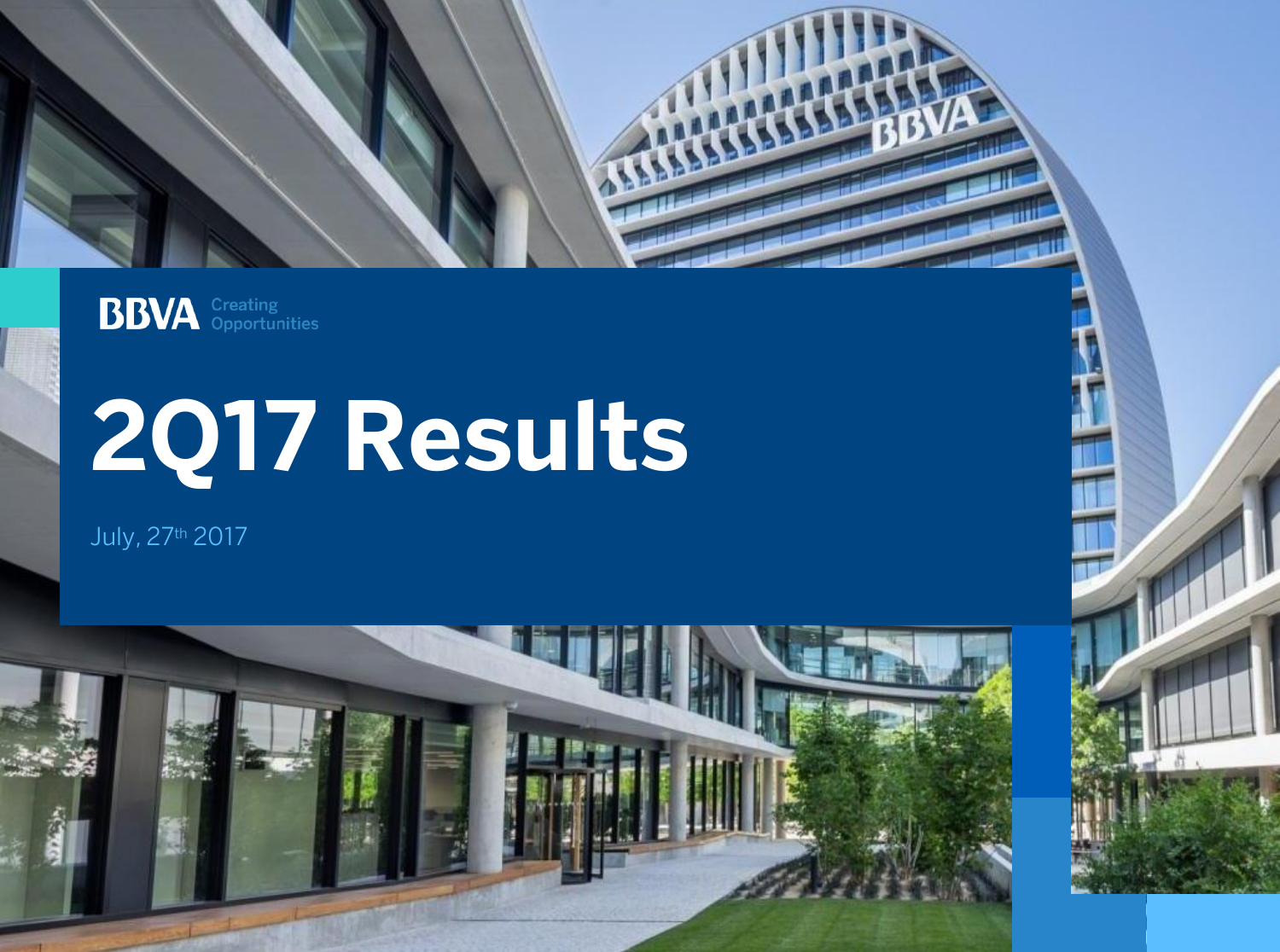#### **Disclaimer**

This document is only provided for information purposes and does not constitute, nor should it be interpreted as, an offer to sell or exchange or acquire, or an invitation for offers to buy securities issued by any of the aforementioned companies. Any decision to buy or invest in securities in relation to a specific issue must be made solely and exclusively on the basis of the information set out in the pertinent prospectus filed by the company in relation to such specific issue. No one who becomes aware of the information contained in this report should regard it as definitive, because it is subject to changes and modifications.

This document contains or may contain forward looking statements (in the usual meaning and within the meaning of the US Private Securities Litigation Reform Act of 1995) regarding intentions, expectations or projections of BBVA or of its management on the date thereof, that refer to or incorporate various assumptions and projections, including projections about the future earnings of the business. The statements contained herein are based on our current projections, but the actual results may be substantially modified in the future by various risks and other factors that may cause the results or final decisions to differ from such intentions, projections or estimates. These factors include, without limitation, (1) the market situation, macroeconomic factors, regulatory, political or government guidelines, (2) domestic and international stock market movements, exchange rates and interest rates, (3) competitive pressures, (4) technological changes, (5) alterations in the financial situation, creditworthiness or solvency of our customers, debtors or counterparts. These factors could cause or result in actual events differing from the information and intentions stated, projected or forecast in this document or in other past or future documents. BBVA does not undertake to publicly revise the contents of this or any other document, either if the events are not as described herein, or if such events lead to changes in the information contained in this document.

This document may contain summarised information or information that has not been audited, and its recipients are invited to consult the documentation and public information filed by BBVA with stock market supervisory bodies, in particular, the prospectuses and periodical information filed with the Spanish Securities Exchange Commission (CNMV) and the Annual Report on Form 20-F and information on Form 6-K that are filed with the US Securities and Exchange Commission.

Distribution of this document in other jurisdictions may be prohibited, and recipients into whose possession this document comes shall be solely responsible for informing themselves about, and observing any such restrictions. By accepting this document you agree to be bound by the foregoing restrictions.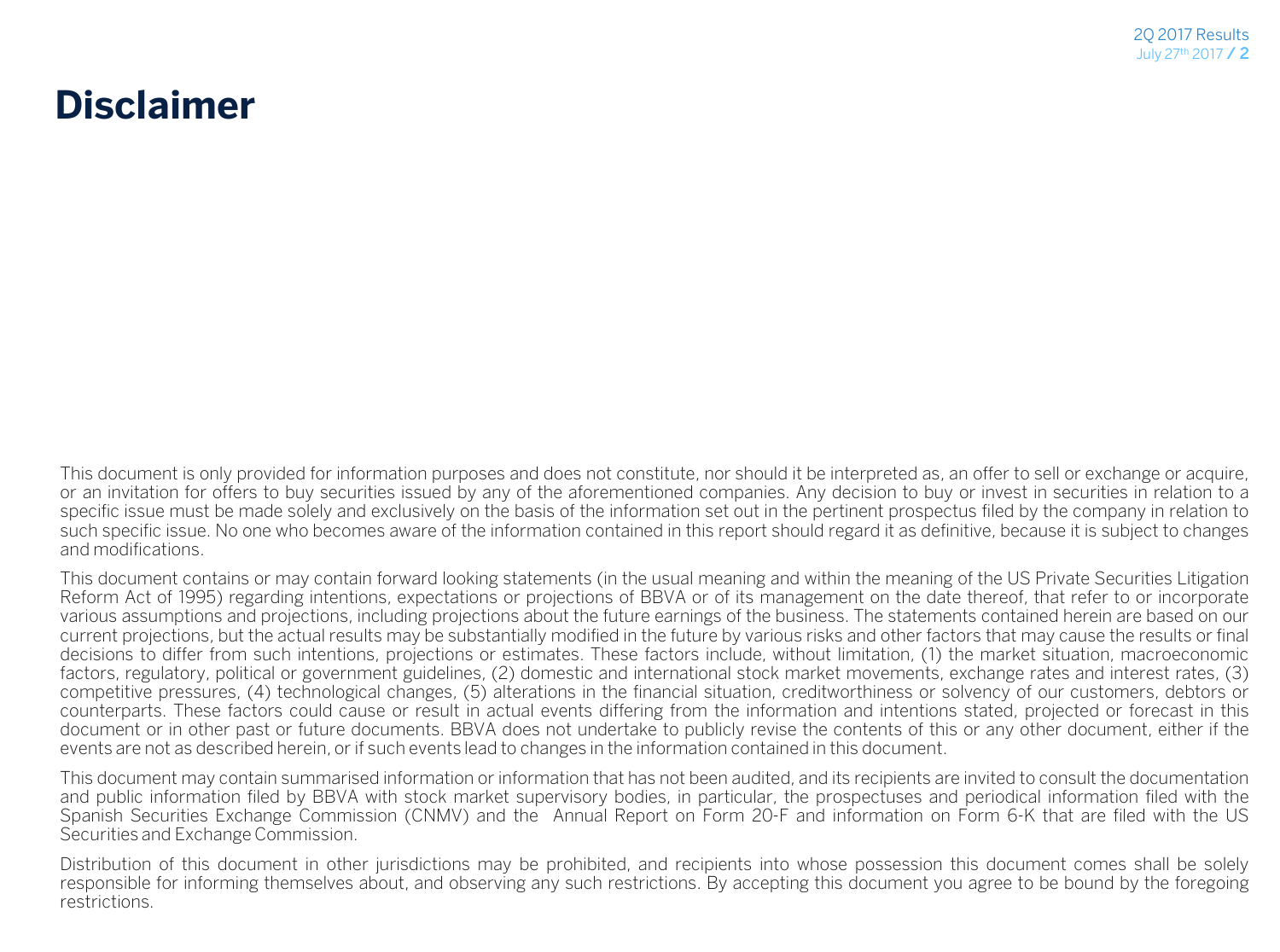#### **Continued Strength in the 2nd Quarter**

#### **Net Attributable Profit**

Quarterly evolution  $(\epsilon m)$ 



#### **CET1 fully-loaded – BBVA Group**

Quarterly evolution (%)

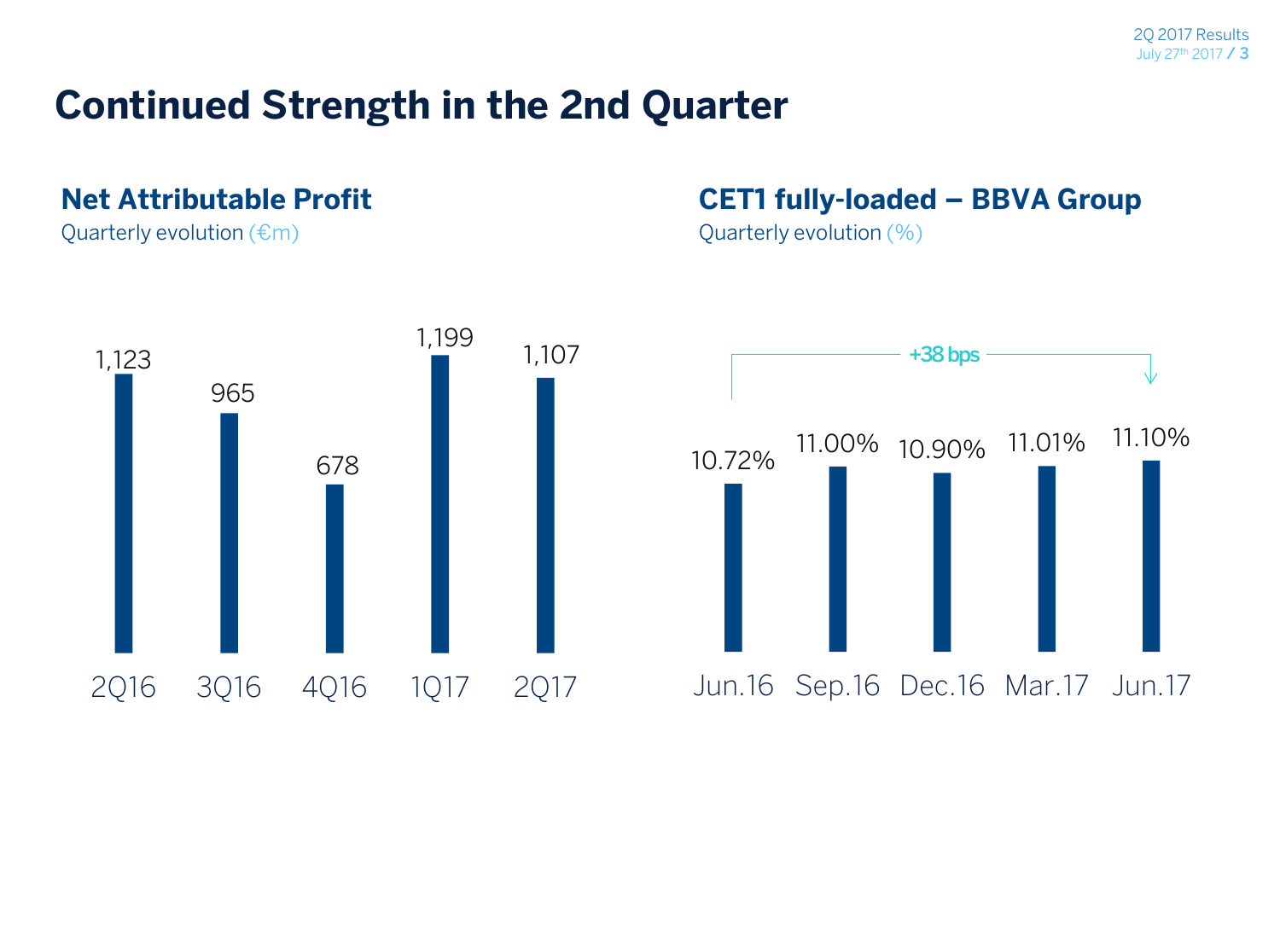### **2Q17 Highlights**

Core revenues growth



|                                                     | Cost control                  |                                     |                                                       | Sound asset |
|-----------------------------------------------------|-------------------------------|-------------------------------------|-------------------------------------------------------|-------------|
| <b>Gross</b><br>income<br>vs. Op.                   | <b>Gross</b><br>Income        | <b>Operating</b><br><b>Expenses</b> | Cost of<br><b>risk</b><br>(Quarterly, %, $\epsilon$ ) |             |
| <b>Expenses</b><br>(YtD, %,<br>$\epsilon$ constant) | $+7.8\%$ $+2.2\%$<br>vs. 6M16 | vs. 6M16                            |                                                       | $0.94\%$    |

Strong capital generation



Delivering on our transformation **Mobile banking app in the world<sup>2</sup> Digital sales 22**% 1m-17<sup>1</sup> **#1**

**TBV/Share Shareholders remuneration** Creating value for the shareholder **5.73 5.82**  $0.08$   $0.21$ Dec-16 Jun-17 **Shldrs. remun. TBVpS +3.9%**  YTD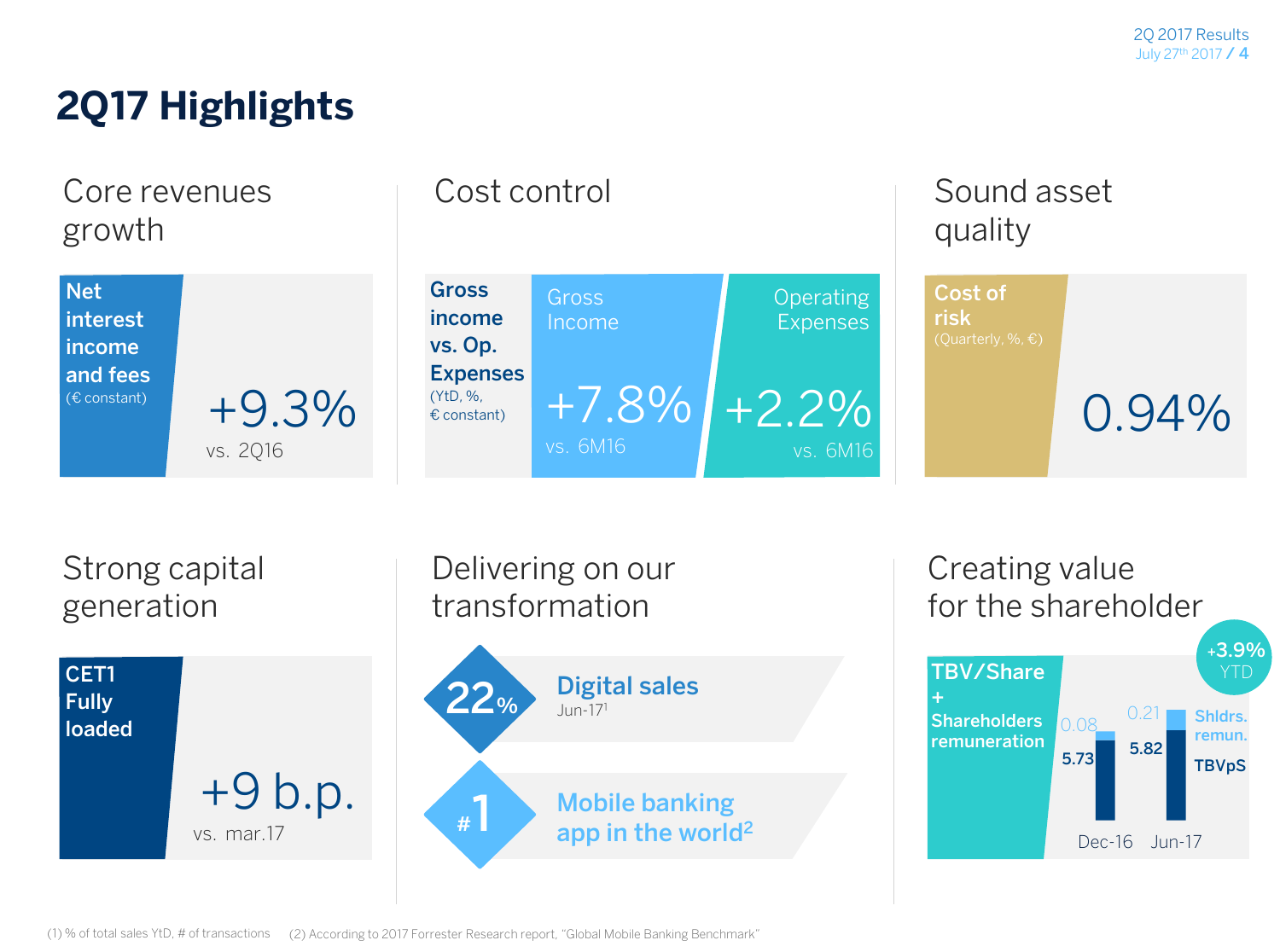### **2Q17 Profit & Loss**

|                                       |             | <b>Change</b><br><b>2Q17/2Q16</b> |              |  |
|---------------------------------------|-------------|-----------------------------------|--------------|--|
| <b>BBVA Group (€m)</b>                | <b>2Q17</b> |                                   | % % constant |  |
| Net Interest Income                   | 4,481       | 6.4                               | 10.0         |  |
| Net Fees and Commissions              | 1,233       | 3.7                               | 6.7          |  |
| Net Trading Income                    | 378         | $-53.9$                           | $-51.0$      |  |
| Other Income & Expenses               | 244         | 8.6                               | $-2.8$       |  |
| <b>Gross Income</b>                   | 6,336       | $-1.7$                            | 1.3          |  |
| <b>Operating Expenses</b>             | $-3,175$    | 0.5                               | 2.7          |  |
| <b>Operating Income</b>               | 3,161       | $-3.8$                            | 0.0          |  |
| Impairment on Financial Assets        | $-997$      | $-7.5$                            | $-4.8$       |  |
| Provisions and Other Gains and Losses | $-196$      | 25.0                              | 11.8         |  |
| <b>Income Before Tax</b>              | 1,969       | $-4.1$                            | 1.4          |  |
| Income Tax                            | -546        | $-2.0$                            | 4.8          |  |
| <b>Net Income</b>                     | 1,422       | $-4.9$                            | 0.2          |  |
| Non-controlling Interest              | $-315$      | $-15.5$                           | $-2.6$       |  |
| Net Attributable Profit               | 1,107       | $-1.4$                            | 1.0          |  |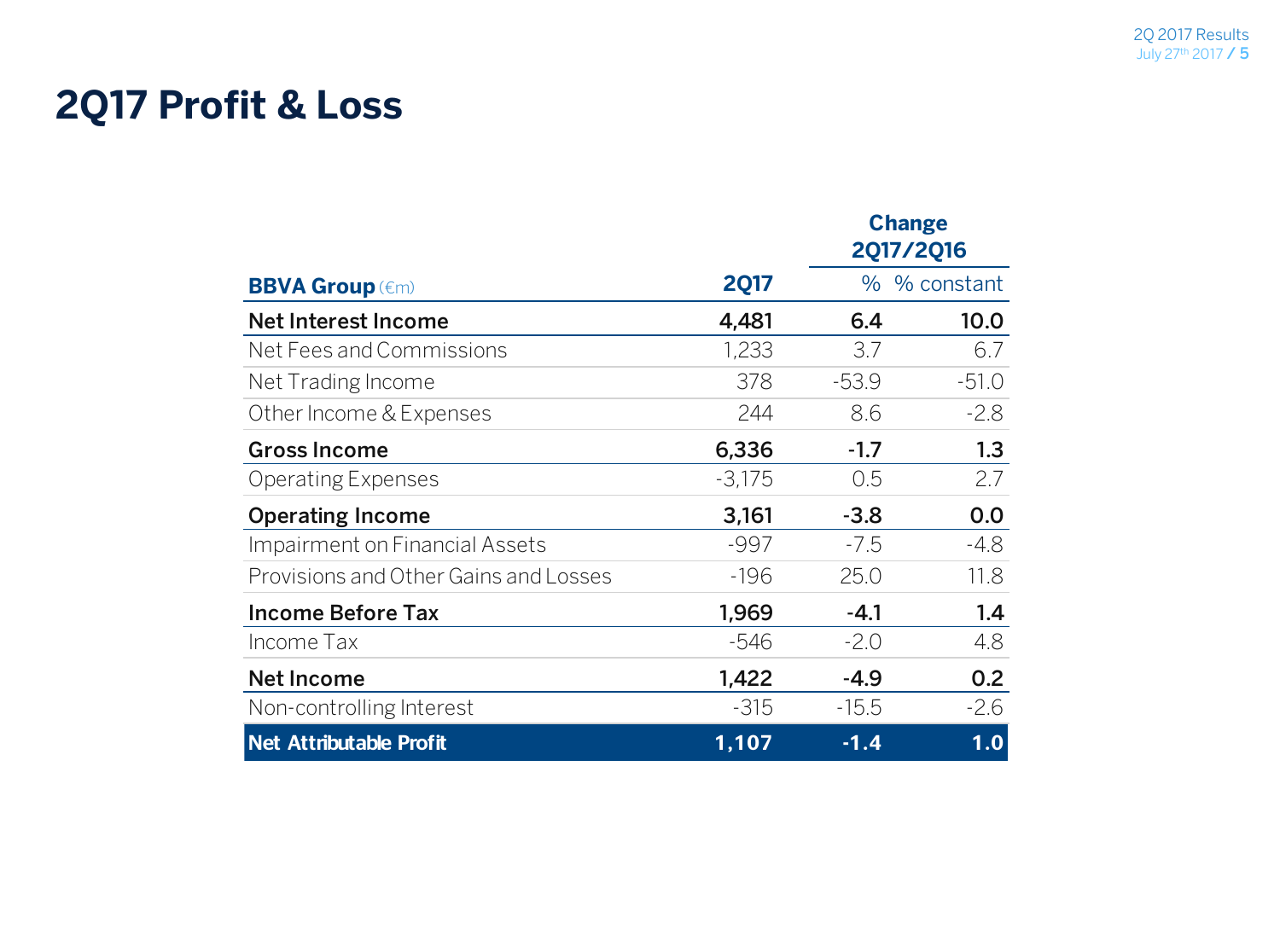### **1H17 Profit & Loss**

|                                |             |        | <b>Change</b><br>1H17/1H16 |
|--------------------------------|-------------|--------|----------------------------|
| <b>BBVA Group (€m)</b>         | <b>1H17</b> | $\%$   | % constant                 |
| Net Interest Income            | 8,803       | 5.2    | 9.6                        |
| Net Fees and Commissions       | 2,456       | 4.5    | 8.0                        |
| Net Trading Income             | 1,069       | $-9.1$ | $-2.4$                     |
| Other Income & Expenses        | 390         | 13.7   | $-1.7$                     |
| <b>Gross Income</b>            | 12,718      | 4.0    | 7.8                        |
| <b>Operating Expenses</b>      | $-6,311$    | $-0.3$ | 2.2                        |
| <b>Operating Income</b>        | 6,407       | 8.6    | 13.9                       |
| Impairment on Financial Assets | $-1,941$    | $-8.0$ | $-4.9$                     |
| Provisions and Other Gains     | $-432$      | 8.2    | 4.0                        |
| <b>Income Before Tax</b>       | 4,033       | 18.9   | 27.2                       |
| Income Tax                     | $-1,120$    | 21.8   | 32.9                       |
| <b>Net Income</b>              | 2,914       | 17.9   | 25.2                       |
| Non-controlling Interest       | $-607$      | $-5.0$ | 7.7                        |
| <b>Net Attributable Profit</b> | 2,306       | 25.9   | 30.8                       |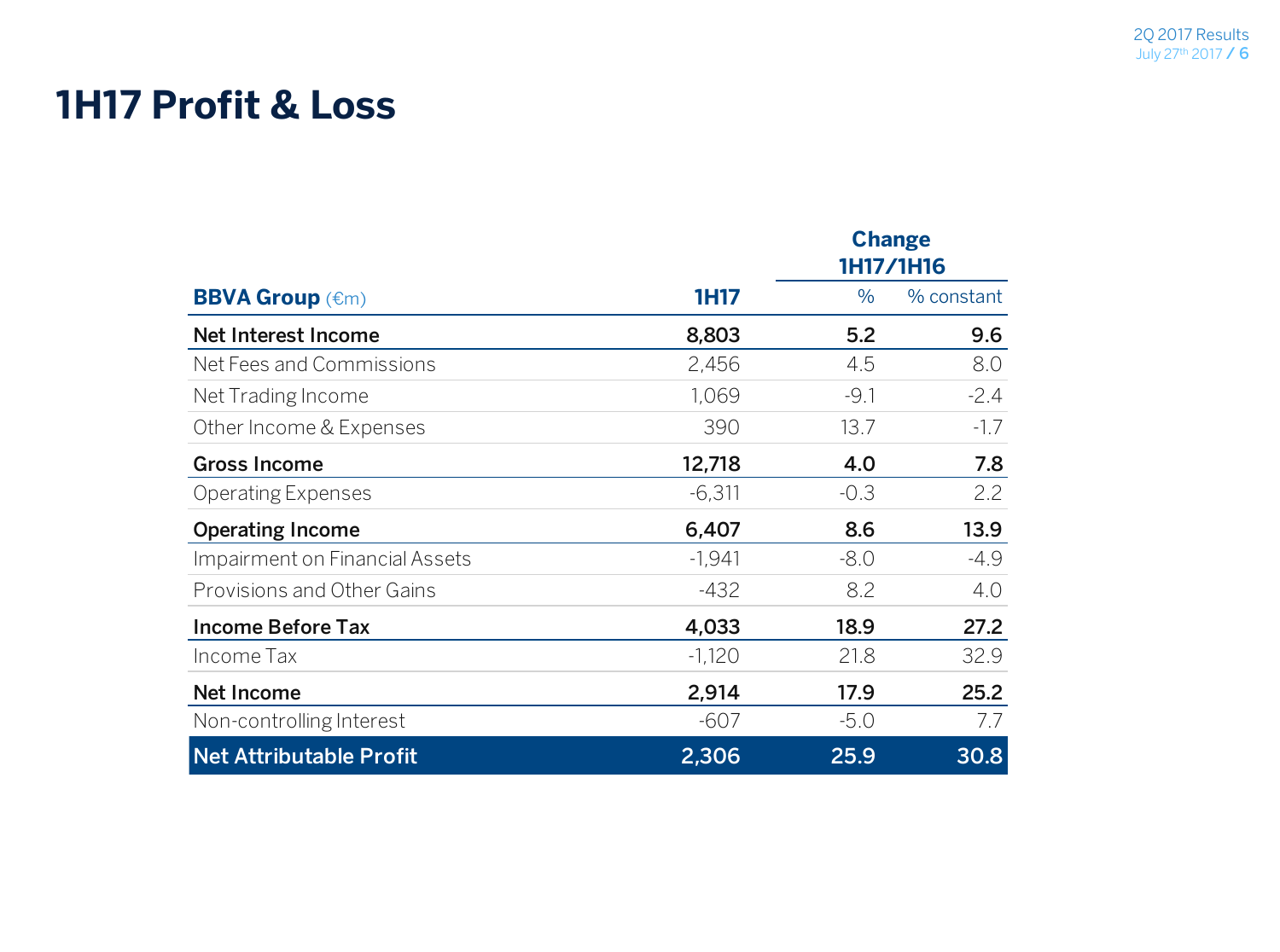#### **Earnings - Gross Income**



#### **Net Trading Income**

(€m constant)





**Net Fees and Commissions**

(\*) Single Resolution Fund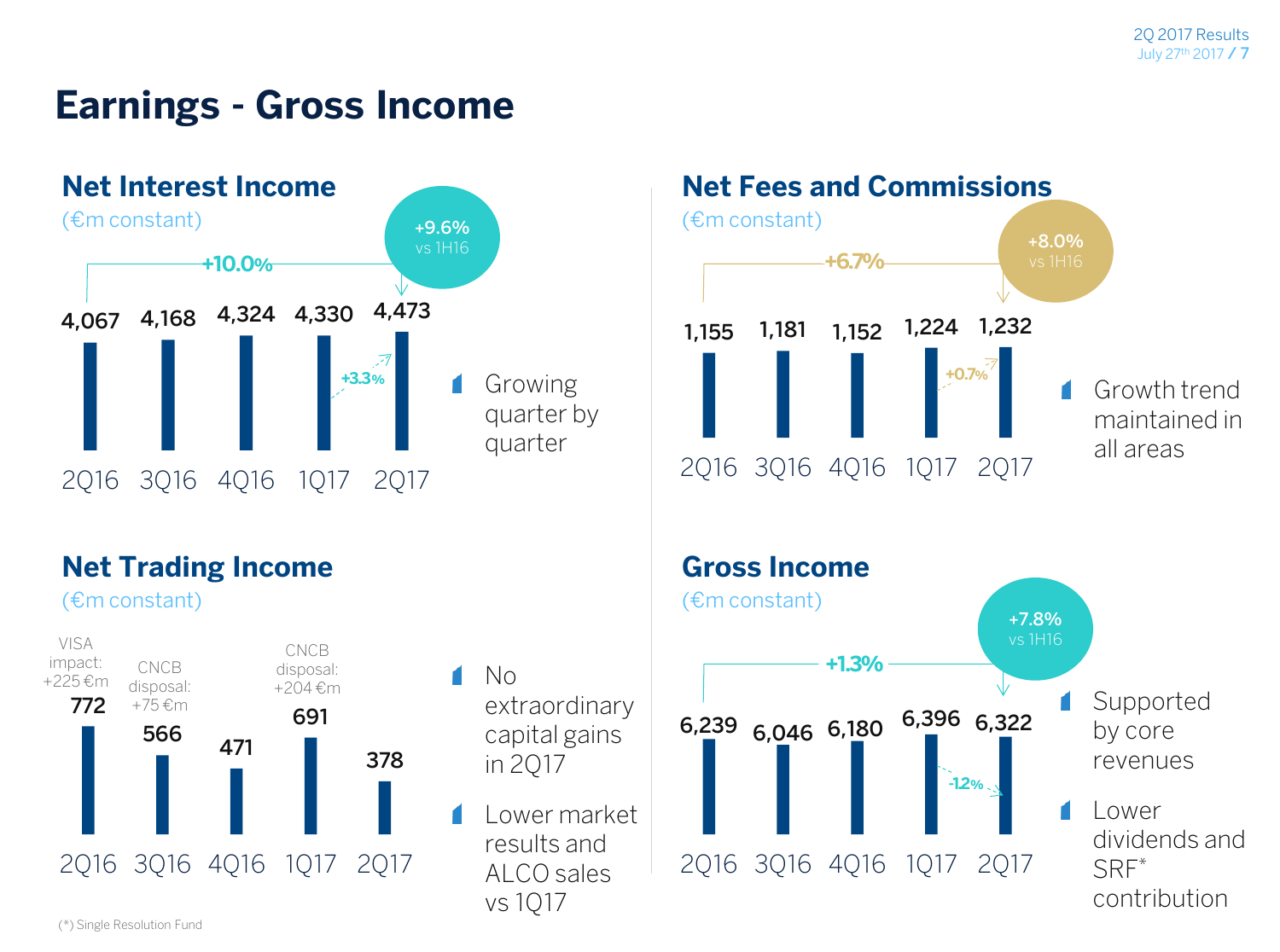### **Operating Expenses**



#### **Efficiency Ratio**



#### **1H17 vs. 1H16**  (€ constant)

| <b>Developed</b>           |          | <b>Inflation</b> |
|----------------------------|----------|------------------|
| $-4.8%$<br><b>O</b> SPAIN* |          | 1.5%             |
| <b>O</b> USA               | 1.4%     | 1.9%             |
| <b>Emerging</b>            |          |                  |
| <b>O</b> MEXICO            | $+4.3%$  | 6.3%             |
| <b>Q</b> TURKEY            | $+11.4%$ | 10.9%            |
| <b>O SOUTH AMERICA</b>     | $+11.4%$ | 10.2%            |

(\*) Spain includes banking and non core real-estate activities European Peer Group: BARC, BNPP, CASA, CS, CMZ, DB, HSBC, ISP, LBG, RBS, SAN, SG, UBS, UCI. Figures as of March 2017.

#### **Efficiency, a key strategic priority**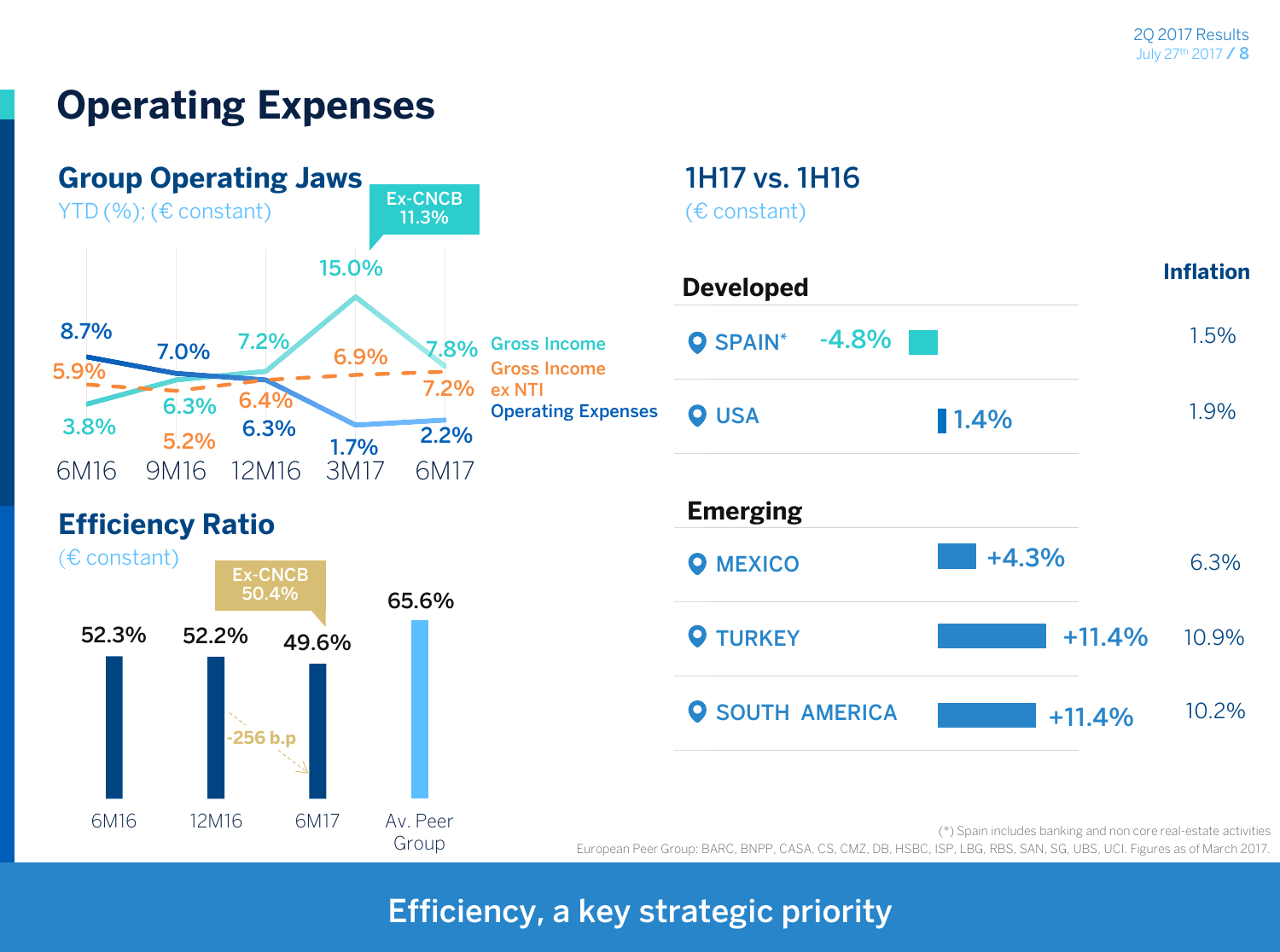### **Earnings - Operating Income**



#### **1H17 vs. 1H16**  (€ constant)

| <b>O</b> SPAIN BANKING ACTIVITY | $-0.1\%$ |
|---------------------------------|----------|
| <b>O</b> USA                    | $+19.9%$ |
| <b>O</b> MEXICO                 | $+14.0%$ |
| <b>Q</b> TURKEY                 | $+12.6%$ |
| <b>O SOUTH AMERICA</b>          | $+9.4%$  |

#### **Good underlying trend maintained in all areas**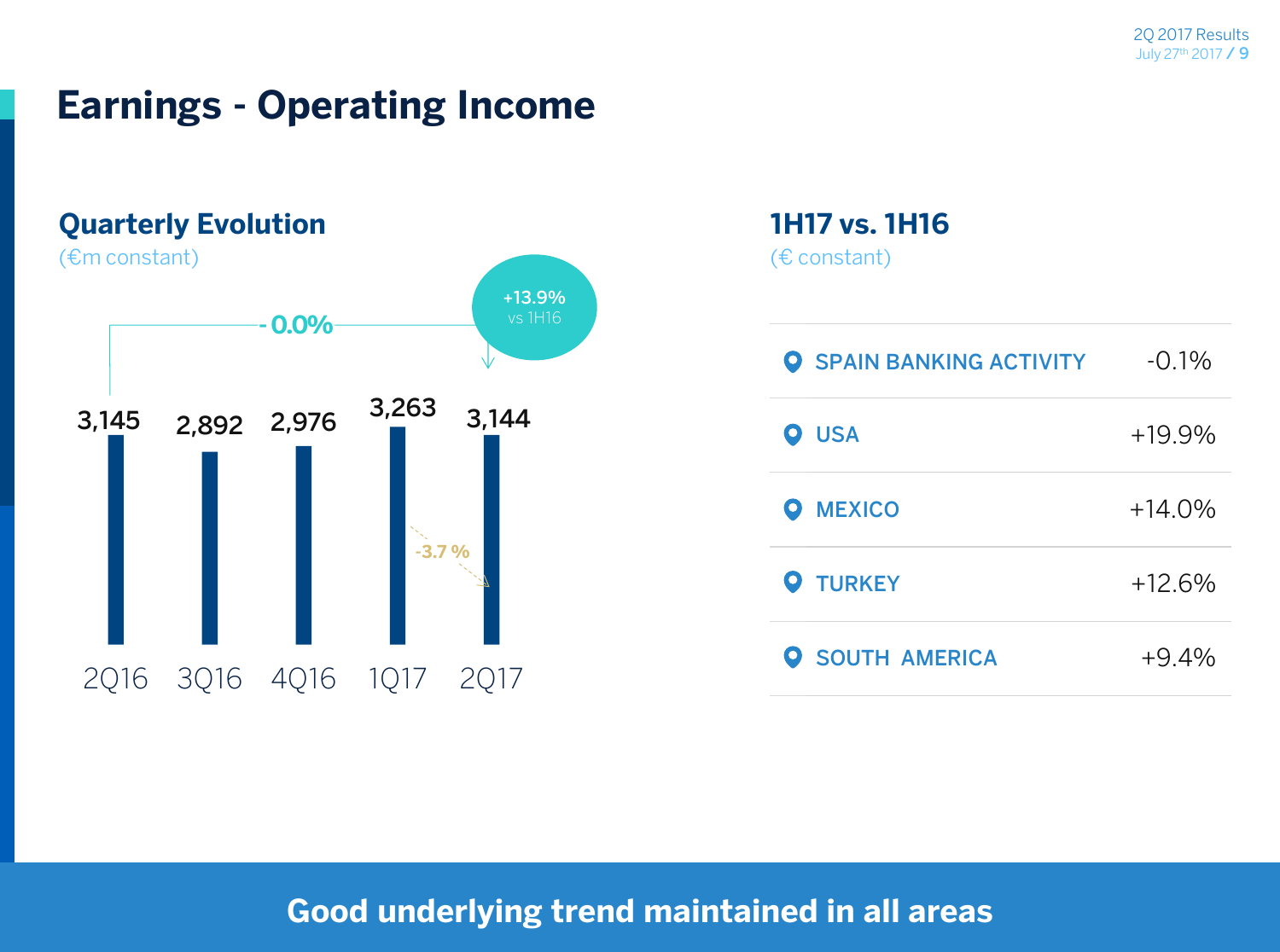#### **Risk Indicators**

#### **Total Impairments (Financial Assets and RE)**

(€m constant)



#### **Cost of risk**

YTD (%)





**Continuous reduction of NPLs**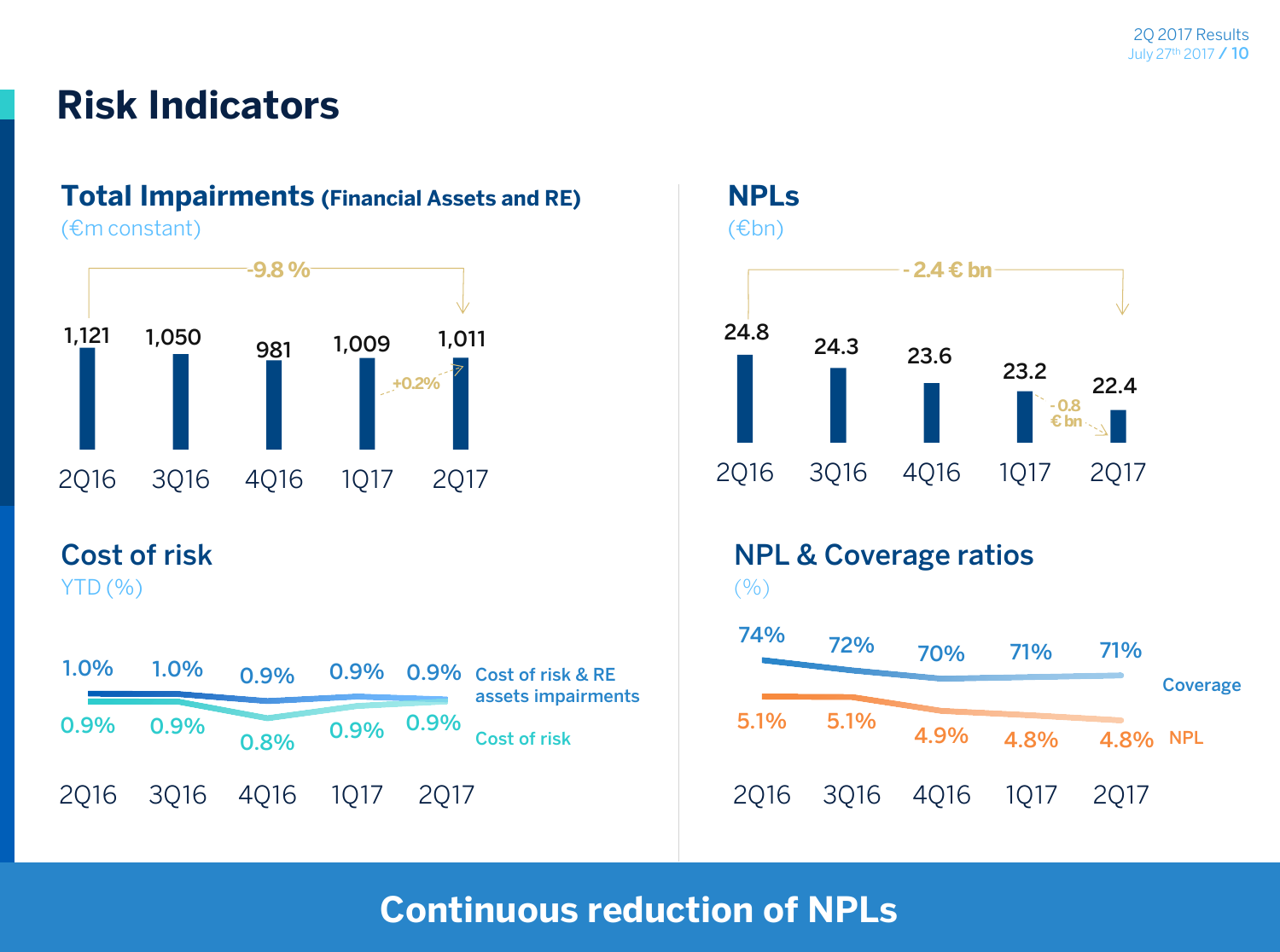**High quality capital**

 $($ % $)$ 

### **Capital Ratios**

#### **CET1 fully-loaded** – BBVA Group

QoQ Evolution (%, bps)



European Peer Group: BARC, BNPP, CASA, CS, CMZ, DB, HSBC, ISP, LBG, RBS, SAN, SG, UBS, UCI. European Peer Group figures as of March 2017. BBVA figures as of June 2017

(\*) Includes, among others, the mark to market of the AFS portfolio

#### **AT1 issuance in 2Q17 at the lowest cost achieved by a Spanish institution**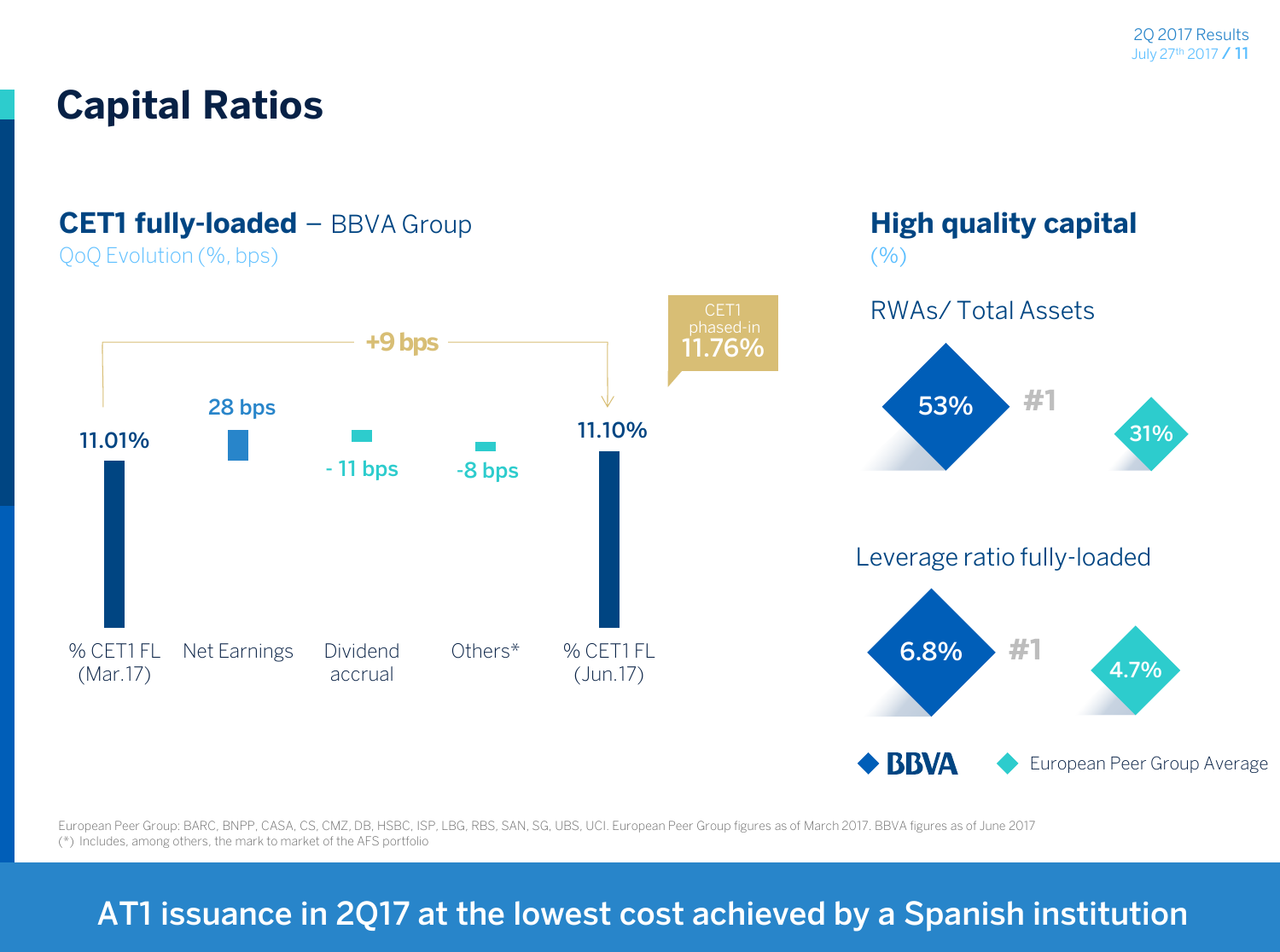

2Q 2017 Results July 27th 2017 **/ 12**

## **Delivering on our Transformation**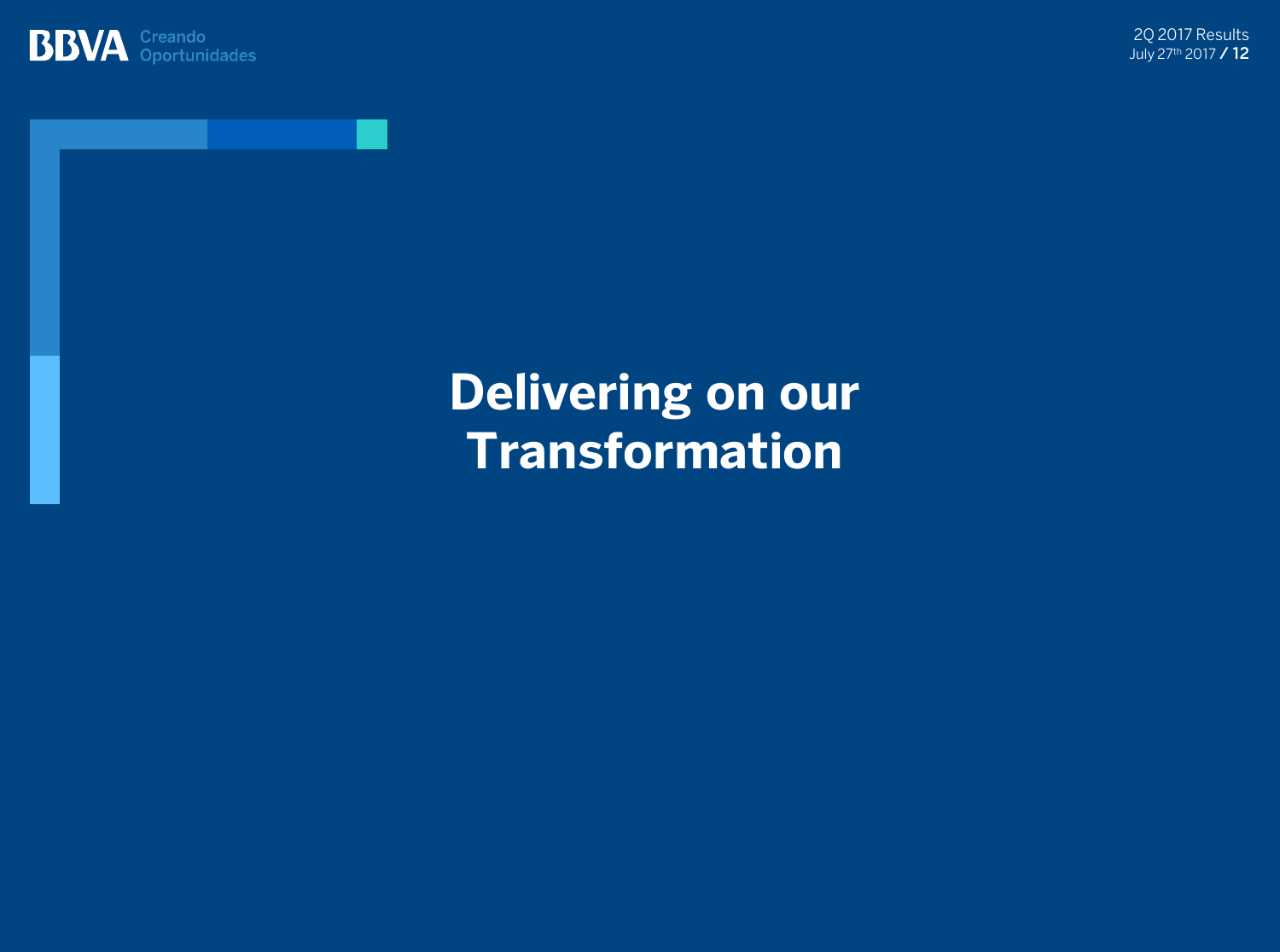### **Customer Experience Improvements in 2Q17**

#### • **Virtual voice assistant Ria and Richards & Functionalities A. A. B. Relationship Model**



- BBVA Smart Business (Spain)
- New PFM Dashboard (Spain)
- **I** Digital Credit Card (USA)
- One click investment funds & term deposits (Mexico)
- **Reject unrecognized** purchases from the app (Mexico)
- Garanti Pay (Turkey)
- **Open Market Digital Loans** (USA)
- Garanti Mobile Keyboard (Turkey)
- **Referrals payroll** (Argentina)
- **I** Mobile Payroll Advance (Colombia)
- *Dinero móvil* (Colombia)
- **Digital Mortgage** (Argentina & Peru)
- Mobile App Commercial (Venezuela)
- BBVA Cloud (Chile)

- **MIA-** Mobile Interactive
- Express customer digitization in branches (Spain)
- Live Chat (Mexico)
- Digital enrollment from branches (Argentina)



2Q 2017 Results July 27th 2017 **/ 13**



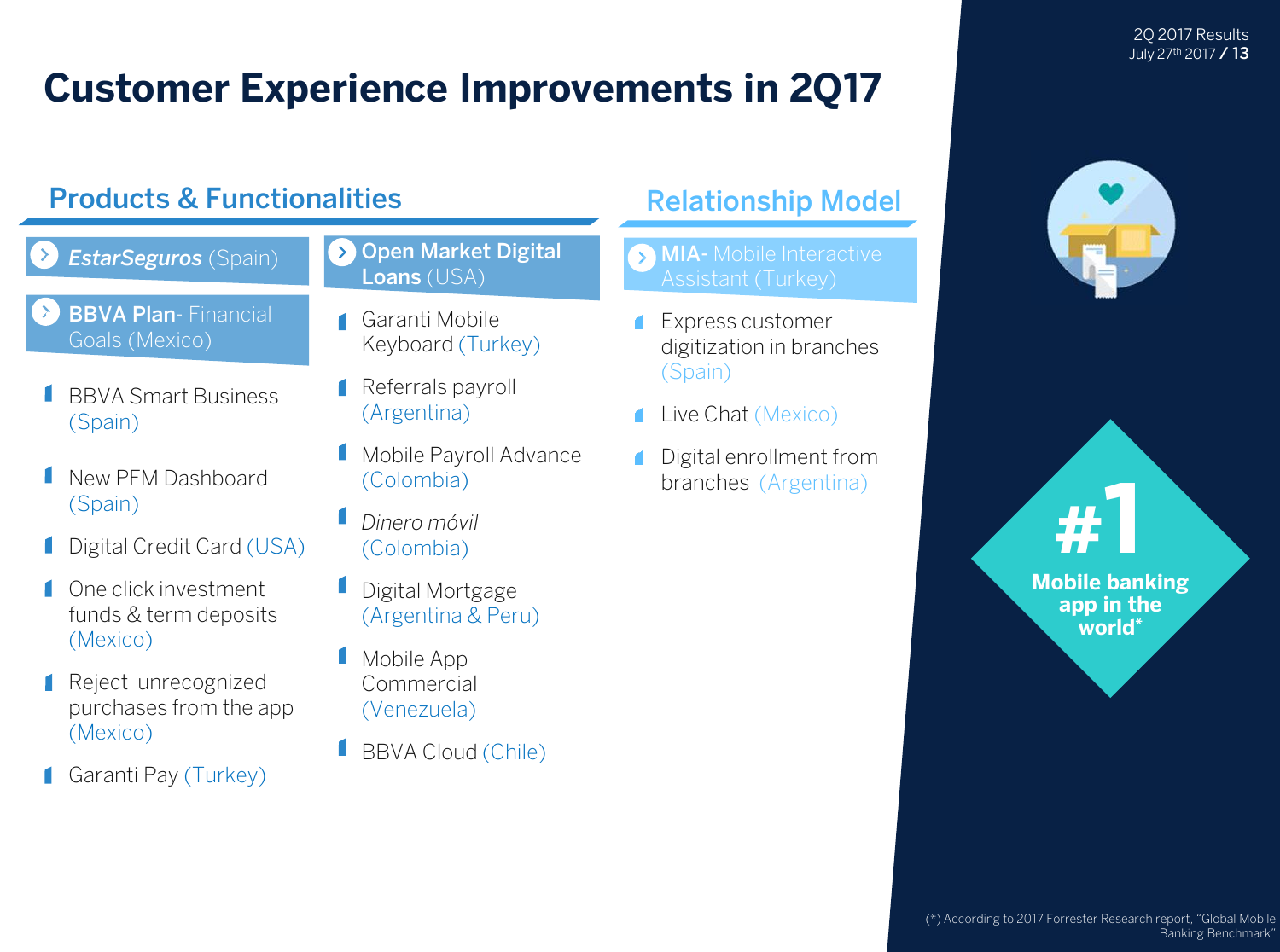2Q 2017 Results July 27th 2017 **/ 14**

### **Digital Customers BBVA Group**



#### **Mobile Customers**



Figures in Spain and USA have been restated. June-16 USA and Uruguay non available, figures as of December 2016



**50% tipping point in digital customers achieved**

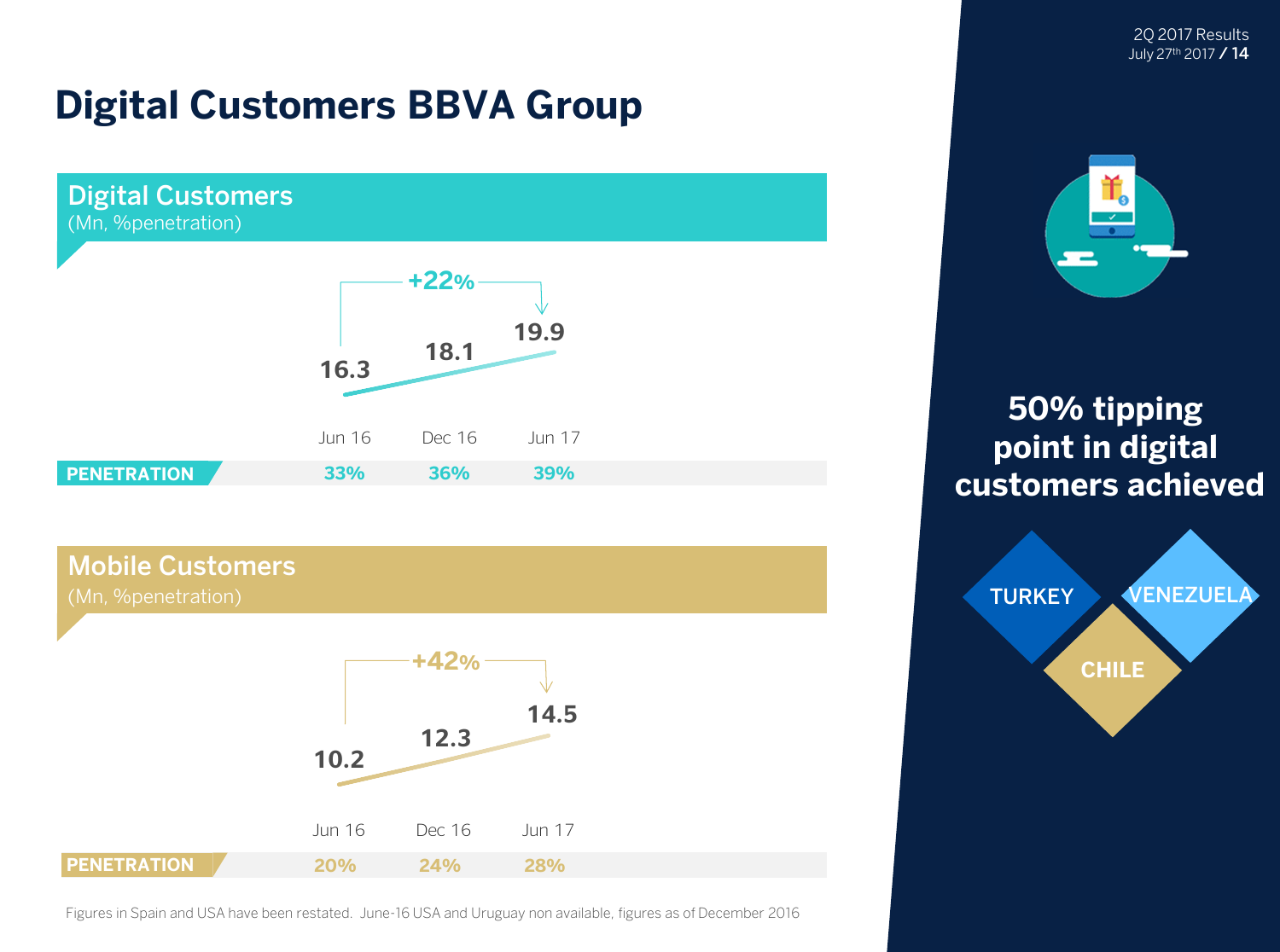### **Digital Sales**

(% of total sales YtD, # of transactions)



2Q 2017 Results July 27th 2017 **/ 15**



**Exponential growth in all franchises**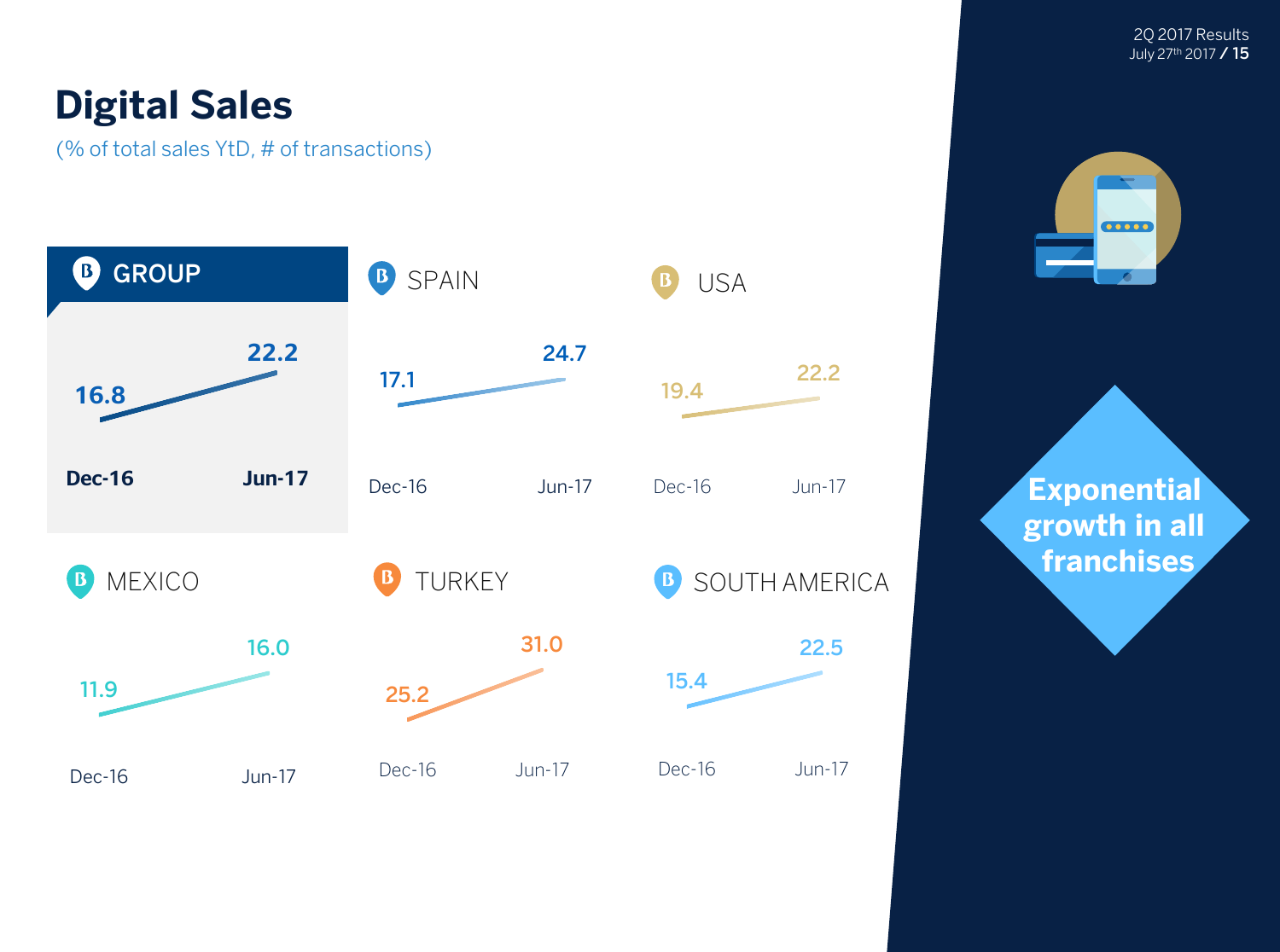



### **Business Areas**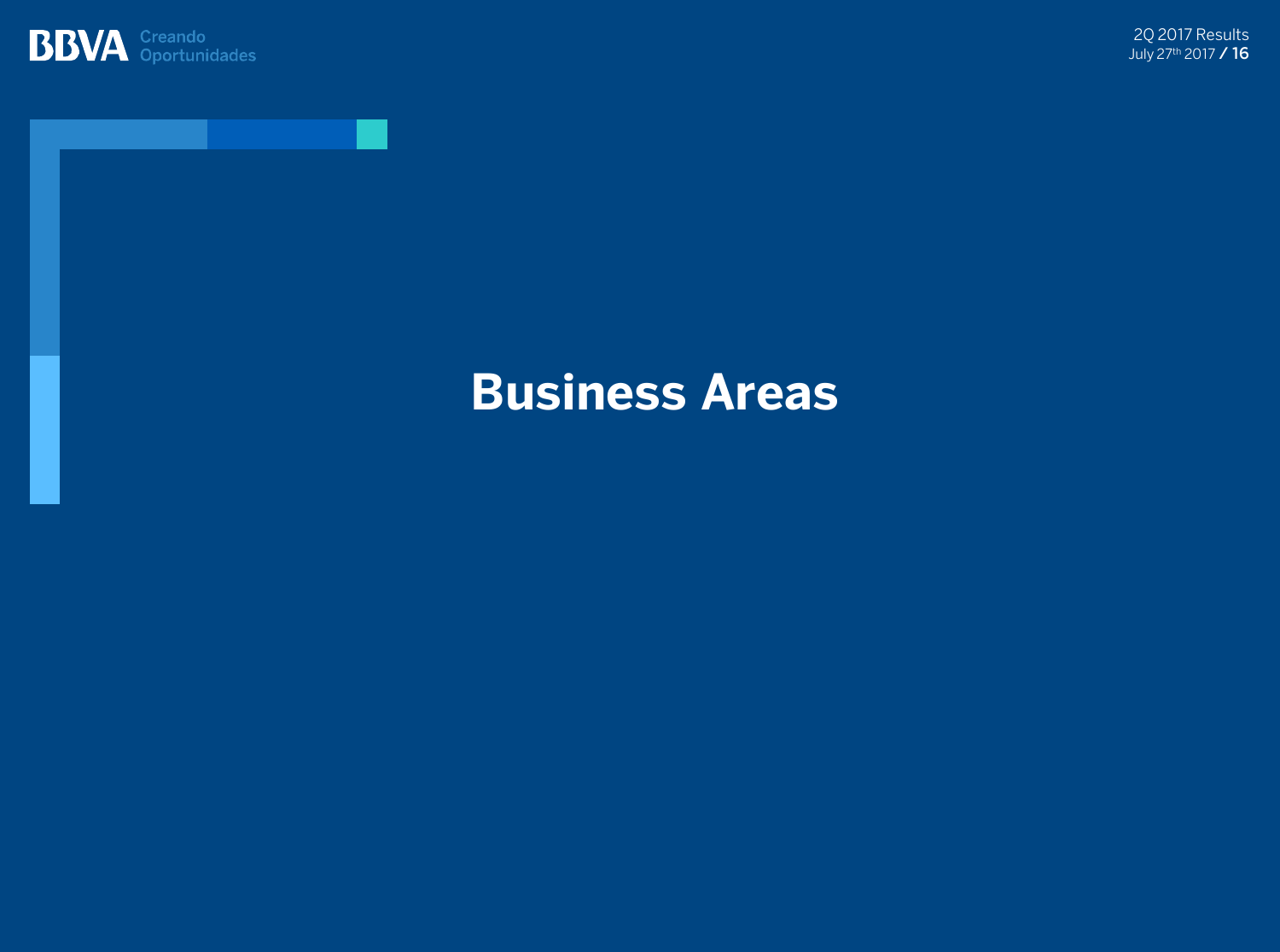### **Spain Banking Activity – Profit & Loss**

|                                                                                           |             | <b>Change</b> $(\% )$         |                               |             | <b>Change</b> $(\%)$          |
|-------------------------------------------------------------------------------------------|-------------|-------------------------------|-------------------------------|-------------|-------------------------------|
| <b>Spain Banking Activity</b><br>$(\text{\ensuremath{\varepsilon}}\text{\ensuremath{m}})$ | <b>2Q17</b> | <b>2Q17 vs</b><br><b>2Q16</b> | <b>2017 vs</b><br><b>1Q17</b> | <b>1H17</b> | <b>1H17 vs</b><br><b>1H16</b> |
| Net Interest Income                                                                       | 929         | $-5.4$                        | $-0.6$                        | 1,865       | $-3.9$                        |
| Net Fees and Commissions                                                                  | 401         | 7.6                           | 4.8                           | 783         | 3.0                           |
| Net Trading Income                                                                        | 94          | $-70.1$                       | $-58.3$                       | 318         | $-18.5$                       |
| Other Income & Expenses                                                                   | 101         | 89.8                          | $-25.0$                       | 235         | 23.3                          |
| of which: Insurance                                                                       | 119         | 20.7                          | 11.0                          | 227         | 8.5                           |
| <b>Gross Income</b>                                                                       | 1,525       | $-11.4$                       | $-9.1$                        | 3,201       | $-2.5$                        |
| <b>Operating Expenses</b>                                                                 | $-854$      | $-4.9$                        | $-0.2$                        | $-1,709$    | $-4.4$                        |
| <b>Operating Income</b>                                                                   | 671         | $-18.6$                       | $-18.3$                       | 1,492       | $-0.1$                        |
| Impairment on Financial<br>Assets (net)                                                   | $-137$      | $-45.3$                       | $-17.1$                       | $-302$      | $-40.6$                       |
| Provisions (net) and other<br>gains (losses)                                              | $-119$      | 294.9                         | $-7.2$                        | $-247$      | 185.5                         |
| <b>Income Before Tax</b>                                                                  | 415         | $-23.6$                       | $-21.3$                       | 943         | 5.0                           |
| Income Tax                                                                                | $-119$      | $-27.6$                       | $-21.3$                       | $-271$      | $-1.7$                        |
| <b>Net Attributable Profit</b>                                                            | 295         | $-21.8$                       | $-21.4$                       | 670         | 8.0                           |

- NII excluding CIB remains stable in 1H. Lower contribution from CIB due to Global Markets and securities portfolios sales
- Good trend in fees and insurance

 $\blacksquare$ 

 $\blacksquare$ 

O

- NTI impacted by capital gains from VISA disposal in 2Q16 (138 $\epsilon$ m)
- SRF contribution -98 €m in 2Q17  $\blacksquare$

#### **Cost and impairments reductions as the main P&L drivers**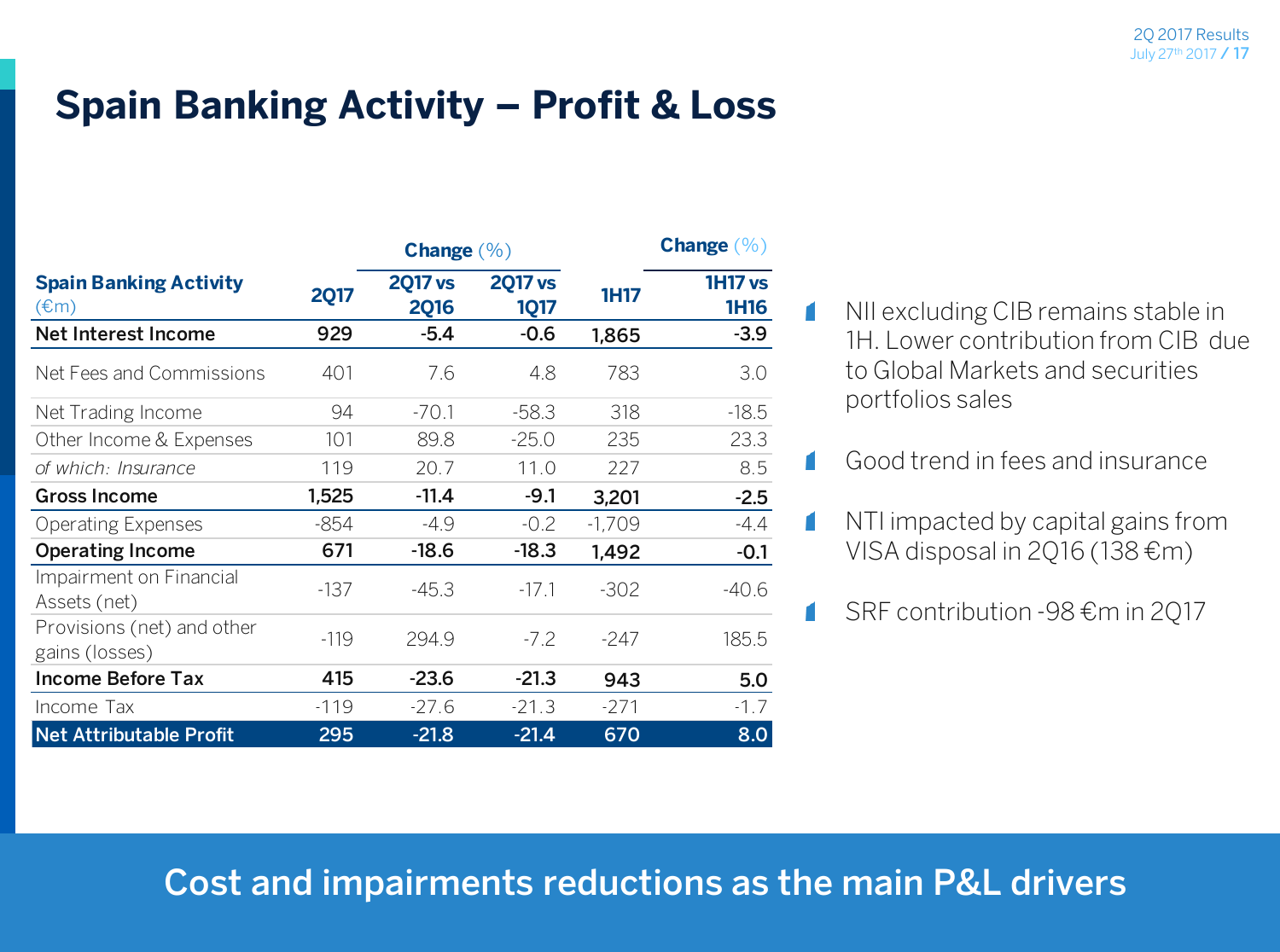### **Spain Banking Activity – Activity & Spreads**



(1) Performing loans under management. (2) Includes mutual funds, pension funds and other off balance sheet funds. Note: Activity excludes repos

- Slight loan growth QoQ (+0.7%) thanks to SMEs and Consumer, offsetting deleverage in mortgages
- A more profitable funding mix
- Customer spread remains flat thanks to our focus on price management
- Positive sensitivity to interest rates hikes:  $NII^3 + 15\%$  for every  $+100$  bps increase (parallel movement)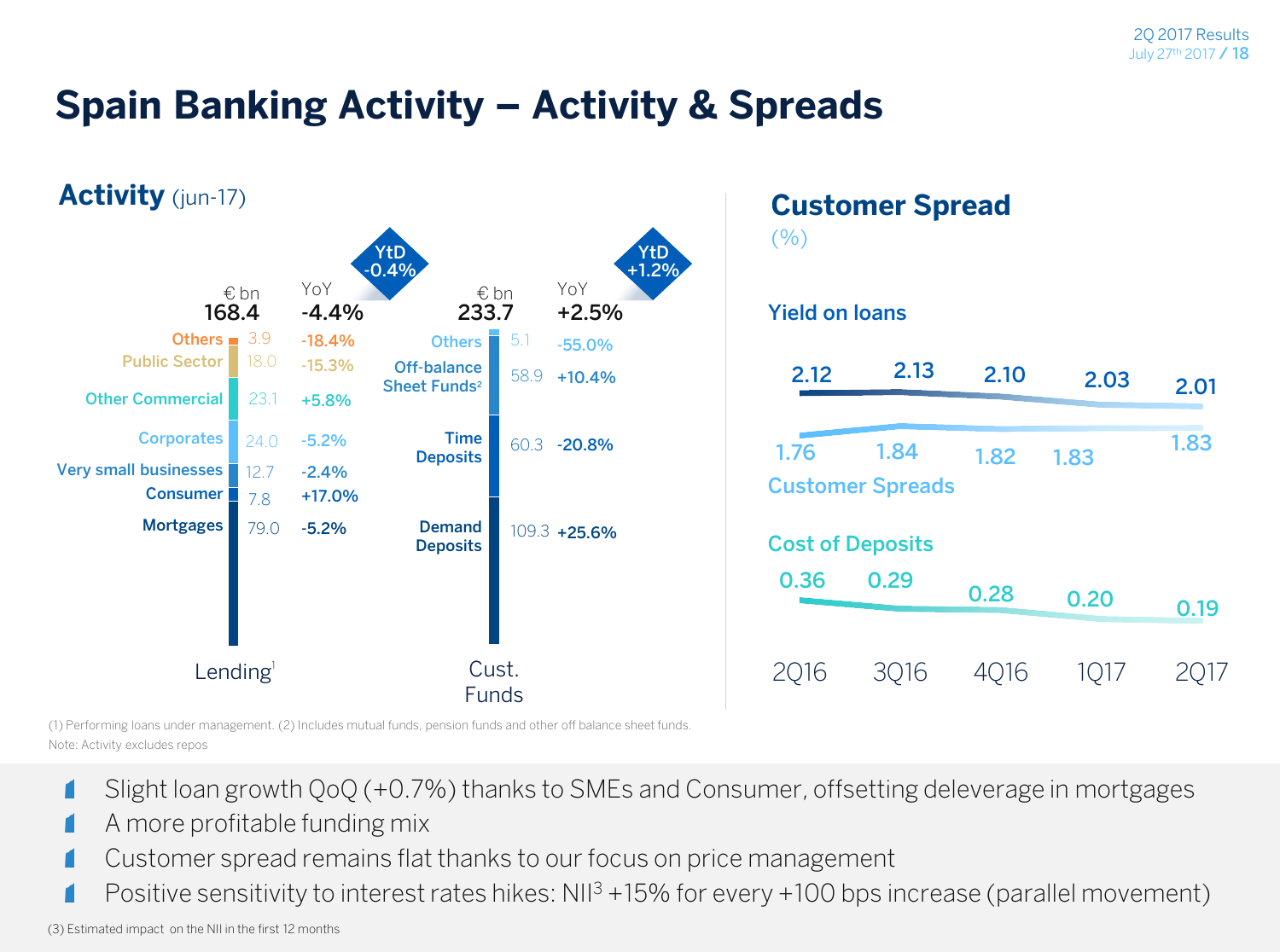### **Spain Banking Activity - Key Ratios**



П

#### **Risk Indicators**



Cost reduction due to CX synergies and ongoing efficiency measures П

Sound asset quality indicators, with NPLs decreasing by 8% YoY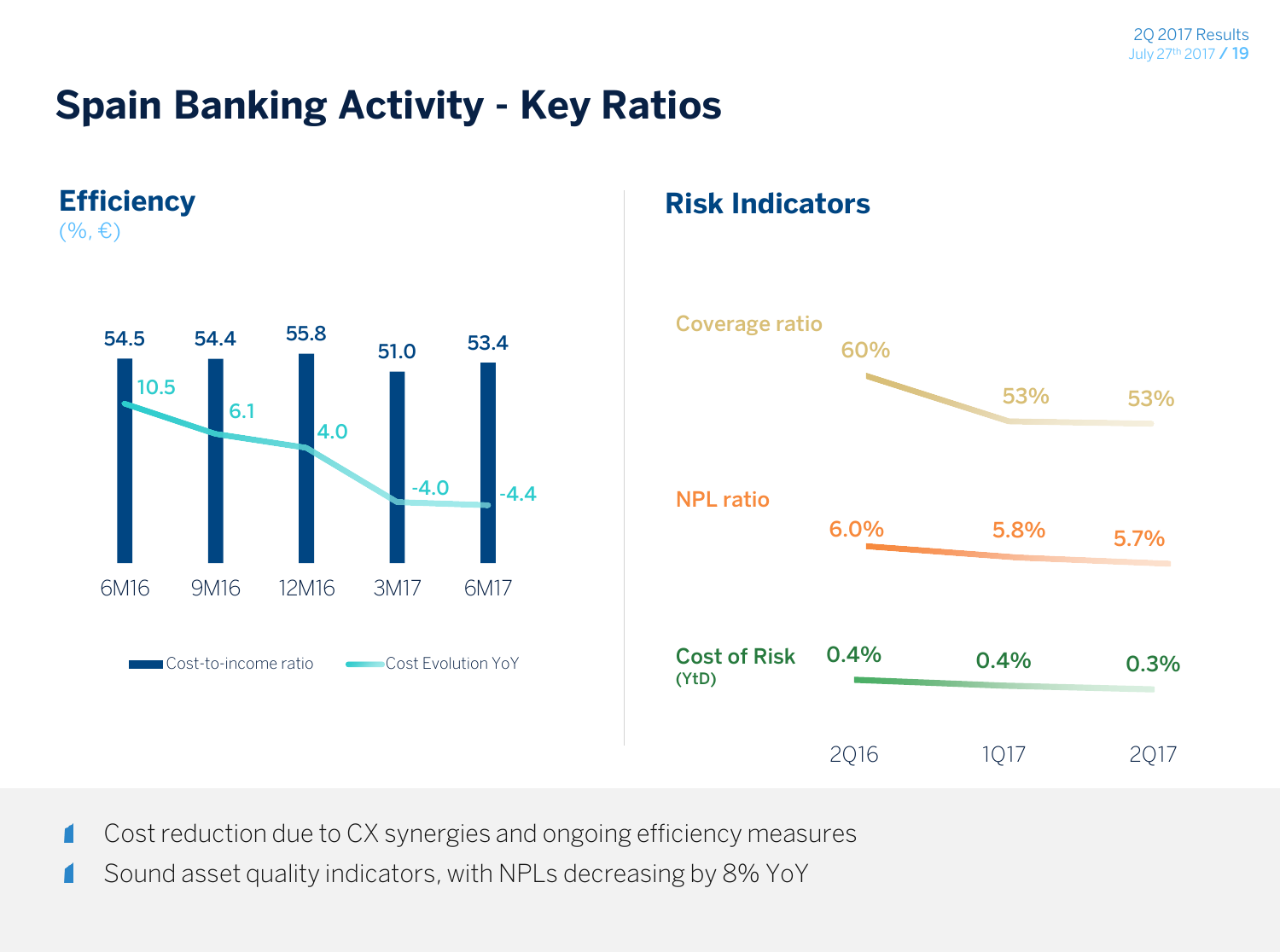### **Non Core Real Estate - Highlights**



#### **Net attributable profit**

 $(\epsilon m)$ 



- Good market trends  $\blacksquare$
- Delivering on our strategy: reducing exposure using all available sources г
- Positive impacts of wholesale transactions in 2Q17 P&L Г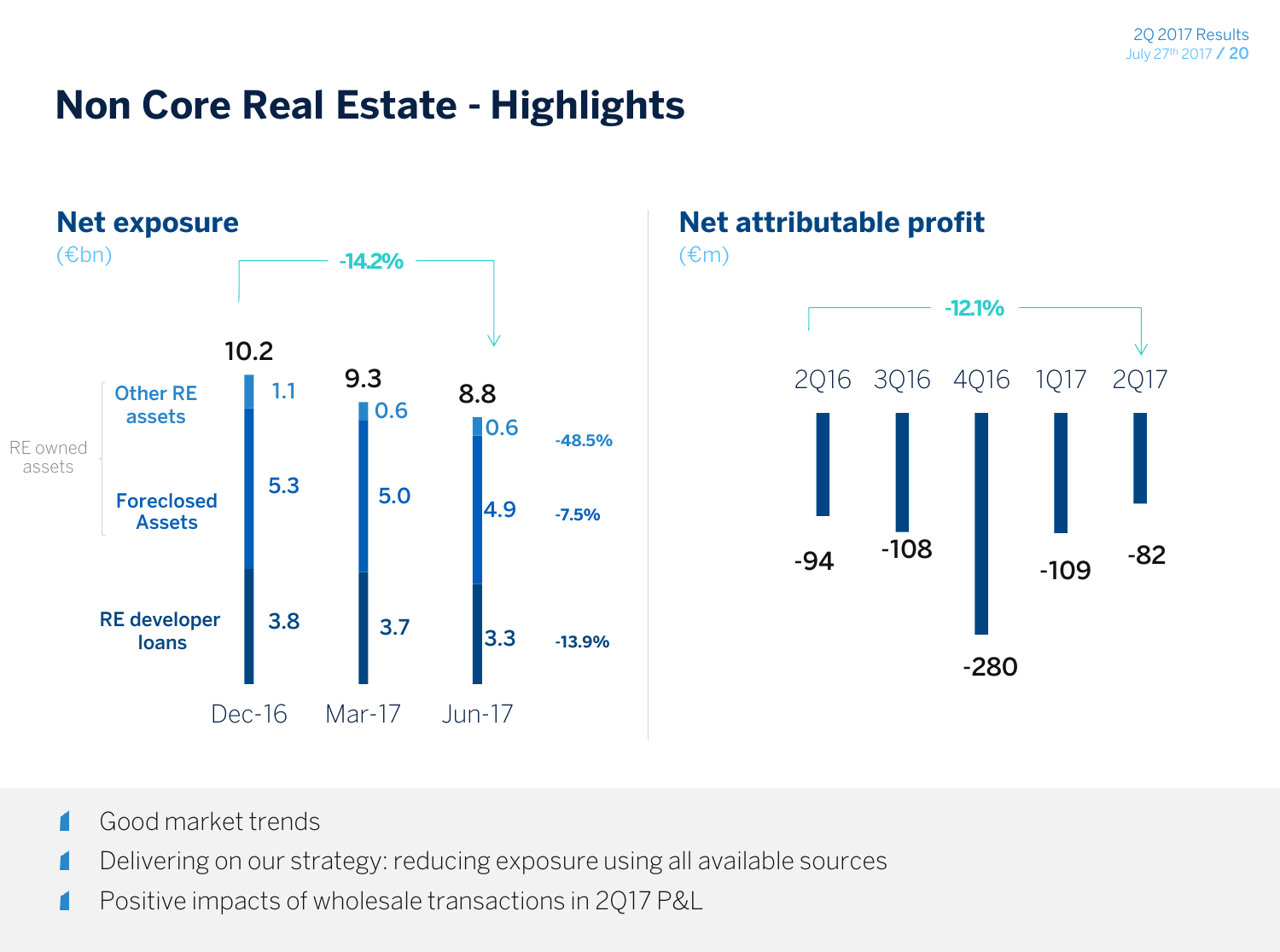#### **USA – Profit & Loss**

|                                              | <b>Change</b> $(\%)$ |                               |                               |             | Change $(\% )$                |
|----------------------------------------------|----------------------|-------------------------------|-------------------------------|-------------|-------------------------------|
| <b>USA</b><br>$(constant \epsilon m)$        | <b>2Q17</b>          | <b>2017 vs</b><br><b>2Q16</b> | <b>2017 vs</b><br><b>1Q17</b> | <b>1H17</b> | <b>1H17 vs</b><br><b>1H16</b> |
| Net Interest Income                          | 572                  | 19.1                          | 8.7                           | 1,098       | 13.6                          |
| Net Fees and Commissions                     | 167                  | 0.6                           | $-3.1$                        | 338         | 7.6                           |
| Net Trading Income                           | 23                   | $-52.3$                       | $-27.6$                       | 55          | $-42.1$                       |
| Other Income & Expenses                      | $-12$                | 139.9                         | 1.2                           | $-24$       | 191.6                         |
| <b>Gross Income</b>                          | 750                  | 8.8                           | 4.4                           | 1,468       | 7.3                           |
| <b>Operating Expenses</b>                    | $-484$               | 3.8                           | 4.8                           | $-945$      | 1.4                           |
| <b>Operating Income</b>                      | 266                  | 19.1                          | 3.6                           | 523         | 19.9                          |
| Impairment on Financial<br>Assets (net)      | -40                  | $-30.0$                       | $-45.9$                       | $-113$      | $-26.2$                       |
| Provisions (net) and other<br>gains (losses) | $-1$                 | n.S.                          | $-77.0$                       | -5          | $-86.8$                       |
| <b>Income Before Tax</b>                     | 226                  | 32.4                          | 25.6                          | 405         | 64.4                          |
| Income Tax                                   | $-60$                | 61.2                          | 24.4                          | $-108$      | 70.3                          |
| <b>Net Attributable Profit</b>               | 166                  | 24.3                          | 26.0                          | 297         | 62.4                          |

- Strong growth in core revenues, leveraging NII
- Positive jaws  $\blacksquare$

 $\blacksquare$ 

.

 $\blacksquare$ 

- Significant reduction of impairments and provisions
- DFAST & CCAR results prove the strength of our capital and risk processes

#### **Positive earnings momentum**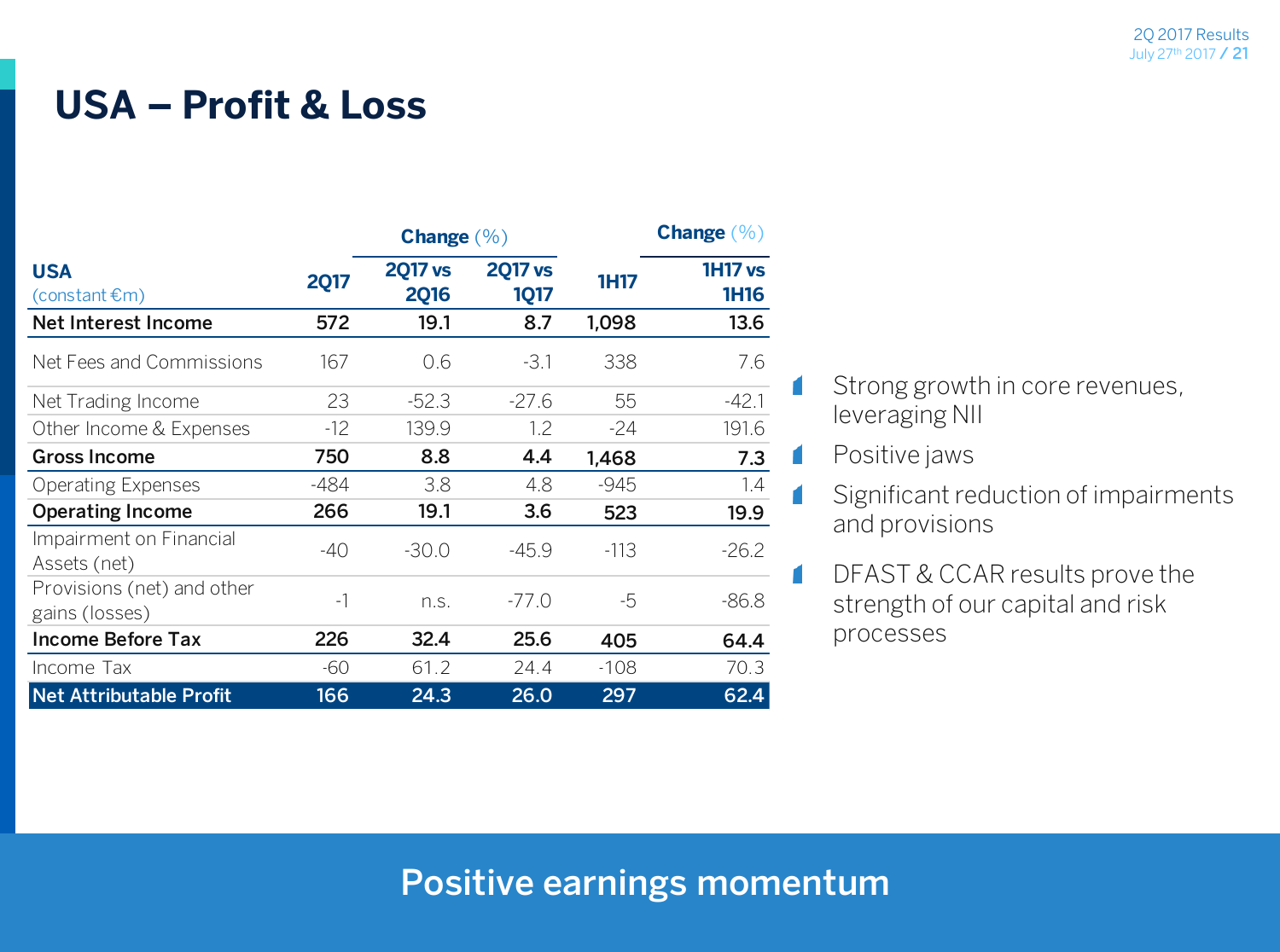### **USA – Activity & Spreads**



- Profitable growth strategy, focusing on growing consumer loans (+1.2% qoq) n
- Improved funding mix
- Customer spread benefitting from higher rates and excellent price management (cost of deposit continues Г to decrease)
	- Positive sensitivity to higher interest rates: NII +7% for every +100 bps<sup>2</sup>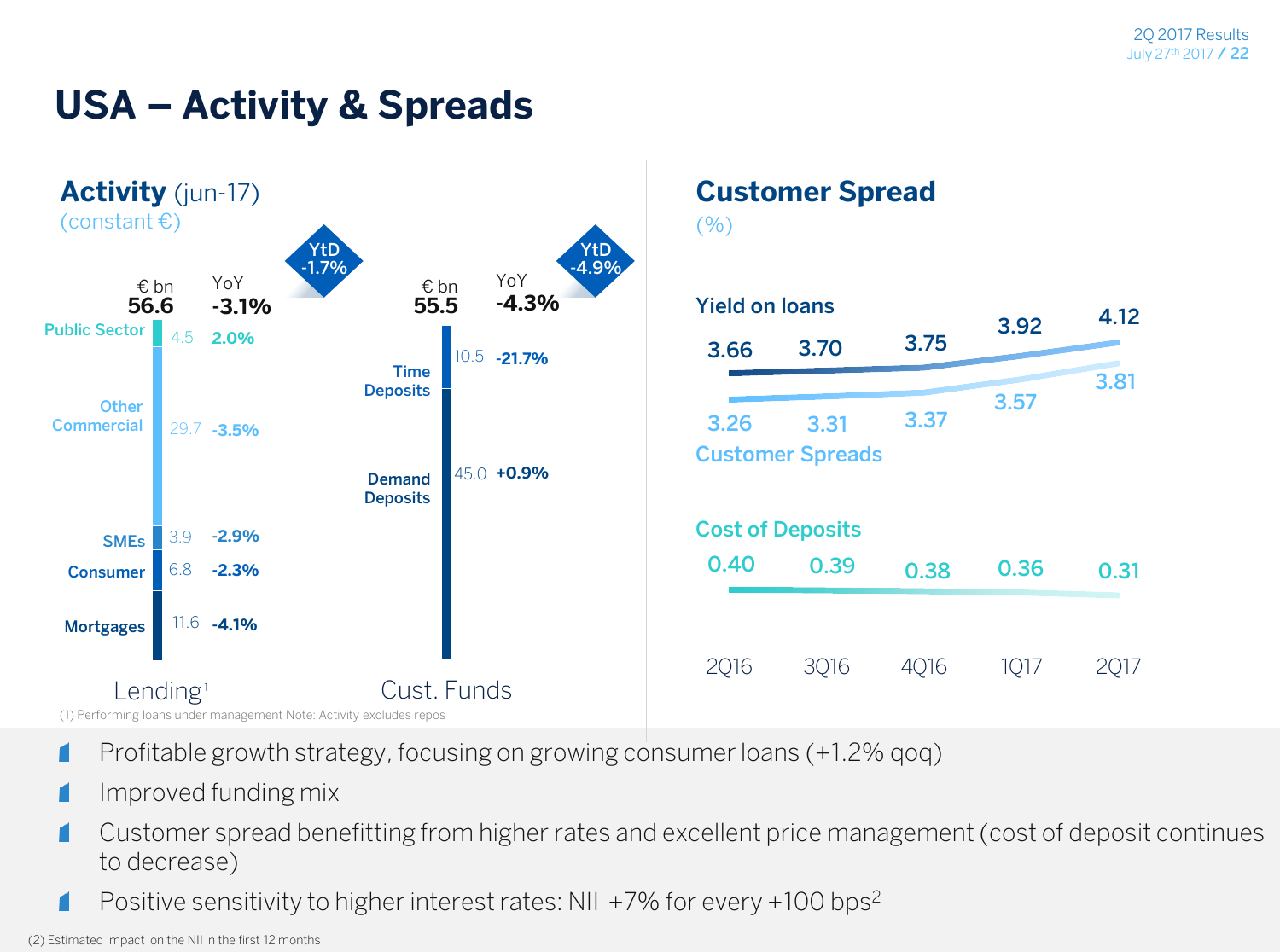### **USA - Key Ratios**

**Efficiency**



#### **Risk Indicators**



Contained costs. Room for improvement in efficiency r

Strong improvement in asset quality indicators vs. 2Q16. CoR evolution better than expected r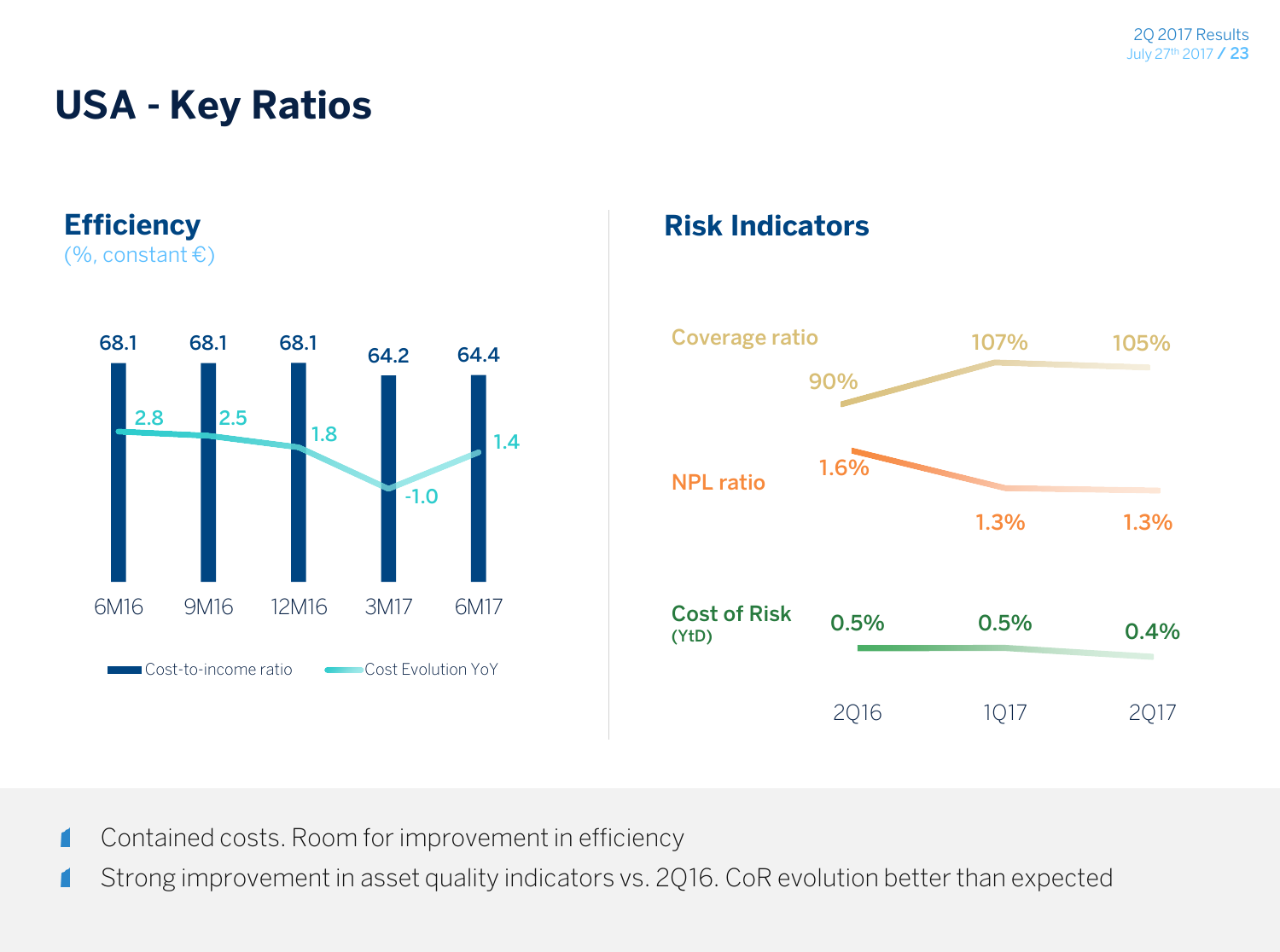#### **Mexico –Profit & Loss**

|                                              |             | Change $(\% )$                |                               |             | <b>Change</b> $(\%)$          |  |
|----------------------------------------------|-------------|-------------------------------|-------------------------------|-------------|-------------------------------|--|
| <b>Mexico</b><br>$(constant \epsilon m)$     | <b>2Q17</b> | <b>2017 vs</b><br><b>2Q16</b> | <b>2Q17 vs</b><br><b>1Q17</b> | <b>1H17</b> | <b>1H17 vs</b><br><b>1H16</b> |  |
| Net Interest Income                          | 1,353       | 9.9                           | 2.3                           | 2,676       | 9.2                           |  |
| Net Fees and Commissions                     | 306         | 11.4                          | 6.1                           | 595         | 11.7                          |  |
| Net Trading Income                           | 42          | $-19.4$                       | $-43.6$                       | 117         | 25.3                          |  |
| Other Income & Expenses                      | 49          | $-2.2$                        | $-29.9$                       | 120         | 24.3                          |  |
| <b>Gross Income</b>                          | 1,751       | 8.8                           | $-0.4$                        | 3,507       | 10.5                          |  |
| <b>Operating Expenses</b>                    | $-608$      | 4.5                           | 2.9                           | $-1,198$    | 4.3                           |  |
| <b>Operating Income</b>                      | 1,143       | 11.3                          | $-2.0$                        | 2,309       | 14.0                          |  |
| Impairment on Financial<br>Assets (net)      | $-418$      | 6.4                           | 1.0                           | $-831$      | 10.0                          |  |
| Provisions (net) and other<br>gains (losses) | $-4$        | $-11.8$                       | 8.5                           | -8          | $-63.9$                       |  |
| <b>Income Before Tax</b>                     | 721         | 14.5                          | $-3.8$                        | 1,469       | 17.9                          |  |
| Income Tax                                   | $-191$      | 17.0                          | $-3.2$                        | $-389$      | 22.5                          |  |
| <b>Net Attributable Profit</b>               | 529         | 13.7                          | $-4.0$                        | 1,080       | 16.4                          |  |

Excellent top line growth thanks to core revenues (NII and fees)

Lower NTI after a very good performance in 1Q17

- Positive operating jaws maintained
- Impairments growing in line with activity
- Bottom-line growth above year-end expectations

#### **Sustained growth in all P&L lines**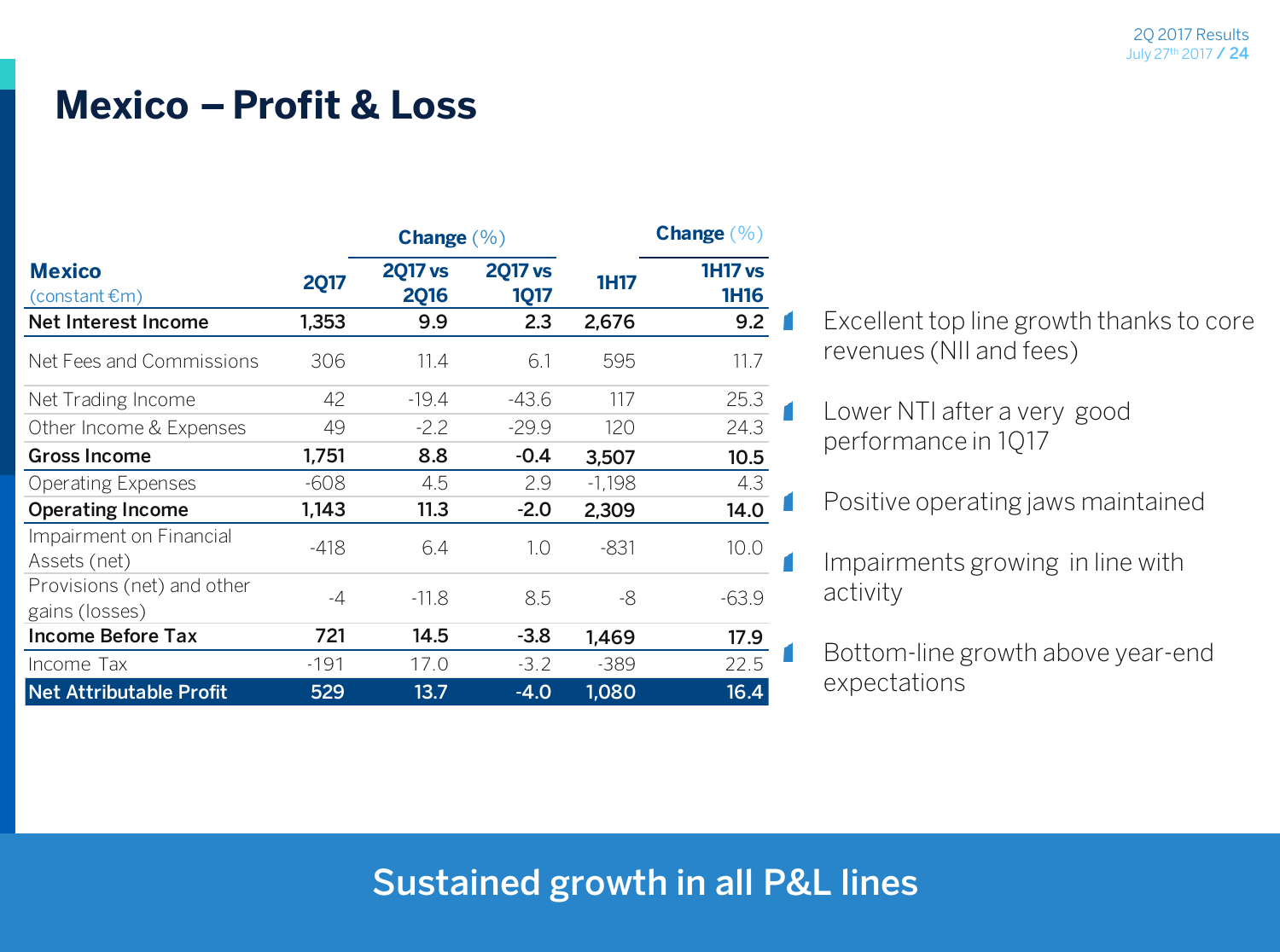### **Mexico – Activity & Spreads**



#### **Customer Spread**

 $($ %)



(1) Performing loans under management Note: Activity excludes repos

- Loan growth in line with expectations. Focus on profitable growth г
- Profitable deposit mix г
- Increasing spread, on the back of rising interest rates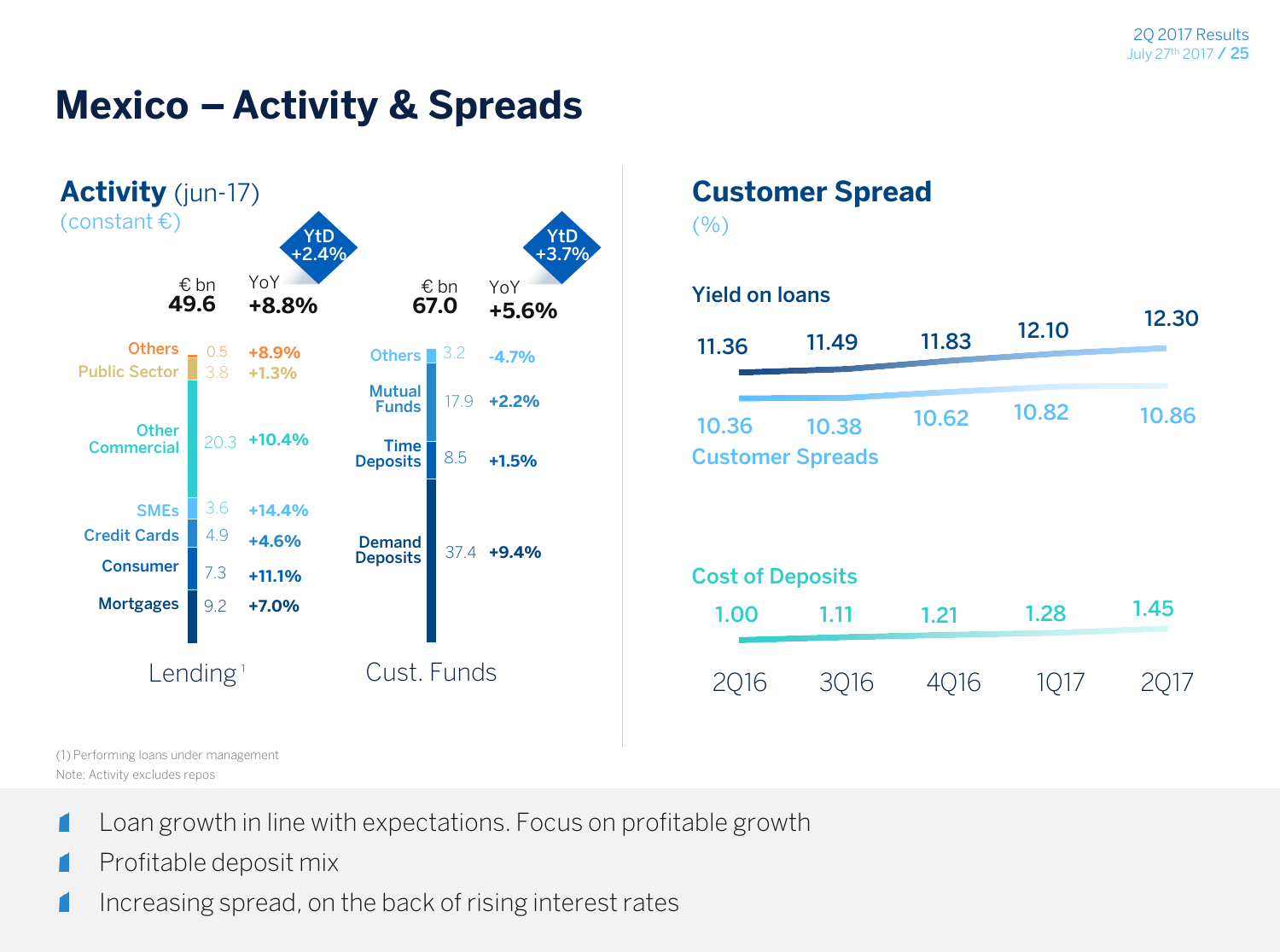### **Mexico - Key Ratios**



#### **Risk Indicators**



- Best in class efficiency П
- Positive operating jaws maintained with costs growing below inflation
- Stability of risk indicators г
- Better than expected cost of risk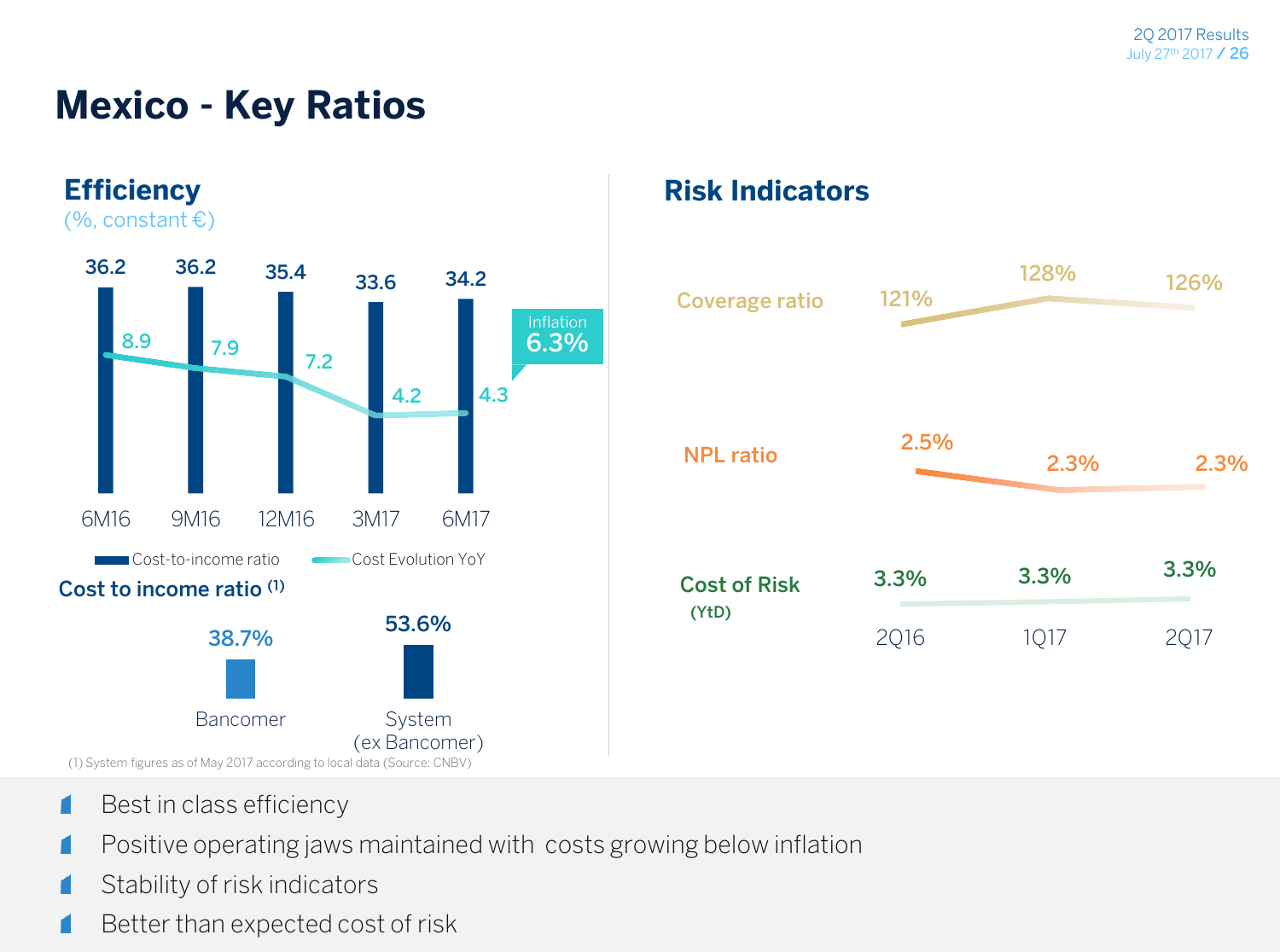### **Turkey –Profit & Loss**

|                                                                                       |                | <b>Change</b> $(\% )$         |                               |             | <b>Change</b> $(\%)$          |  |
|---------------------------------------------------------------------------------------|----------------|-------------------------------|-------------------------------|-------------|-------------------------------|--|
| <b>Turkey</b><br>$(constant \, \epsilon m)$                                           | <b>2Q17</b>    | <b>2Q17 vs</b><br><b>2Q16</b> | <b>2Q17 vs</b><br><b>1Q17</b> | <b>1H17</b> | <b>1H17 vs</b><br><b>1H16</b> |  |
| Net Interest Income                                                                   | 800            | 16.0                          | $-1.5$                        | 1,611       | 21.3                          |  |
| Net Fees and Commissions                                                              | 181            | 3.0                           | 5.6                           | 352         | 8.4                           |  |
| Net Trading Income                                                                    | 24             | $-75.2$                       | n.S.                          | 9           | $-91.6$                       |  |
| Other Income & Expenses                                                               | 18             | 17.2                          | 101.5                         | 26          | 12.3                          |  |
| <b>Gross Income</b>                                                                   | 1,022          | 4.6                           | 4.7                           | 1,998       | 12.1                          |  |
| <b>Operating Expenses</b>                                                             | $-379$         | 11.3                          | $-2.4$                        | $-768$      | 11.4                          |  |
| <b>Operating Income</b>                                                               | 643            | 1.0                           | 9.3                           | 1,230       | 12.6                          |  |
| Impairment on Financial<br>Assets (net)                                               | $-118$         | $-20.9$                       | $-2.3$                        | $-239$      | $-4.2$                        |  |
| Provisions (net) and other<br>gains (losses)                                          | $\overline{c}$ | $-76.7$                       | $-87.7$                       | 18          | n.s.                          |  |
| <b>Income Before Tax</b>                                                              | 527            | 6.3                           | 9.0                           | 1,010       | 19.5                          |  |
| Income Tax                                                                            | $-94$          | $-0.8$                        | $-11.1$                       | $-201$      | 19.7                          |  |
| Non-controlling Interest                                                              | $-218$         | $-9.7$                        | 0.5                           | $-436$      | 6.4                           |  |
| Net Attributable Profit                                                               | 214            | 34.9                          | 34.0                          | 374         | 39.3                          |  |
| <b>Net Attributable Profit</b><br>change<br>(ex 9,95% additional stake in<br>Garanti) |                | 7.1                           | 14.3                          |             | 18.8                          |  |

- Strong core revenue growth, thanks to higher lending activity
- NTI impacted by VISA disposal in 2Q16 (86 €m)
- Outstanding bottom-line growth

#### **Growth and resilience**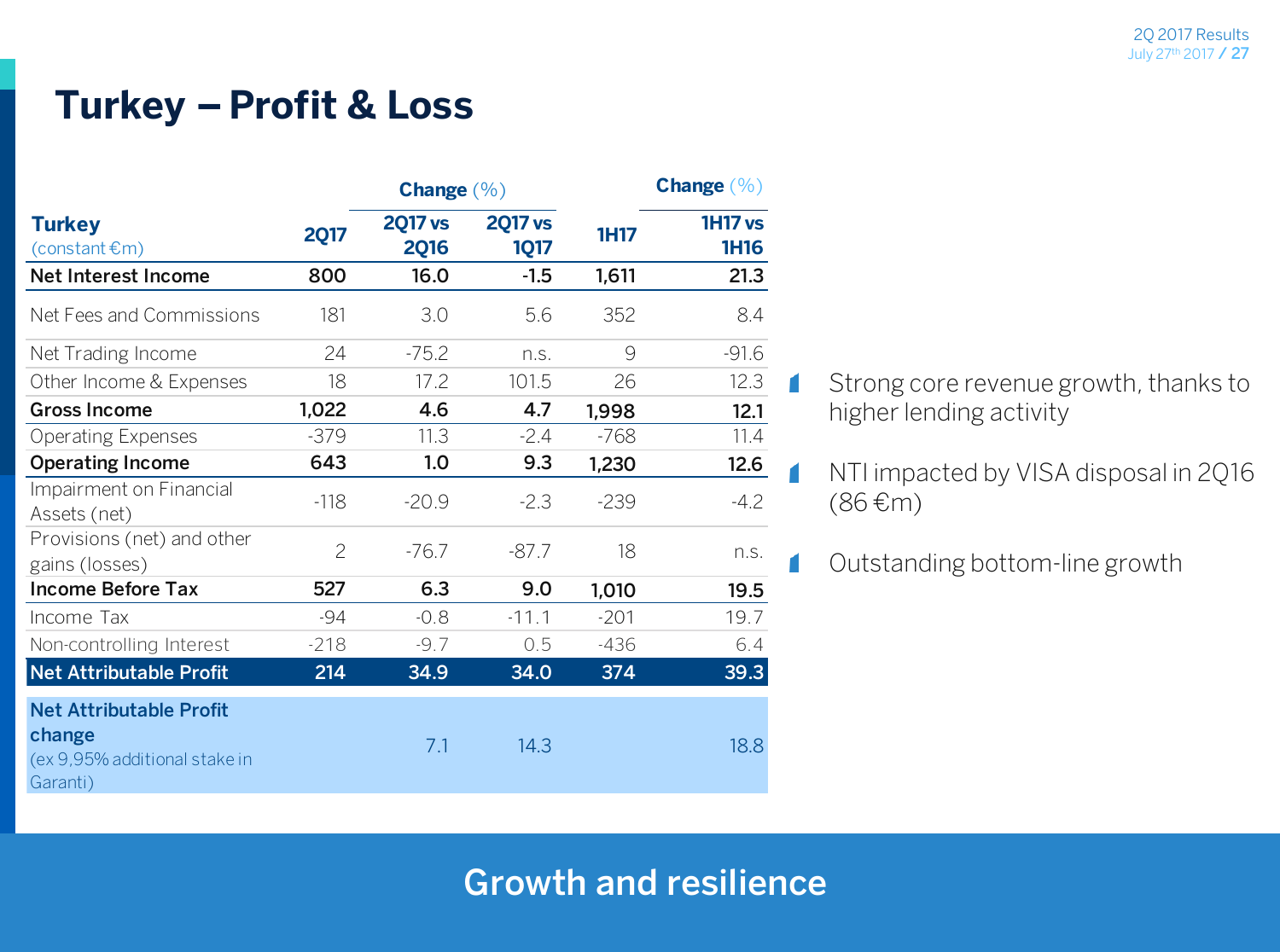### **Turkey – Activity & Spreads**



- High activity growth in TRY supported by the Credit Guarantee Fund
- Improving funding mix г
- Pressure on customer spreads due to higher interest rates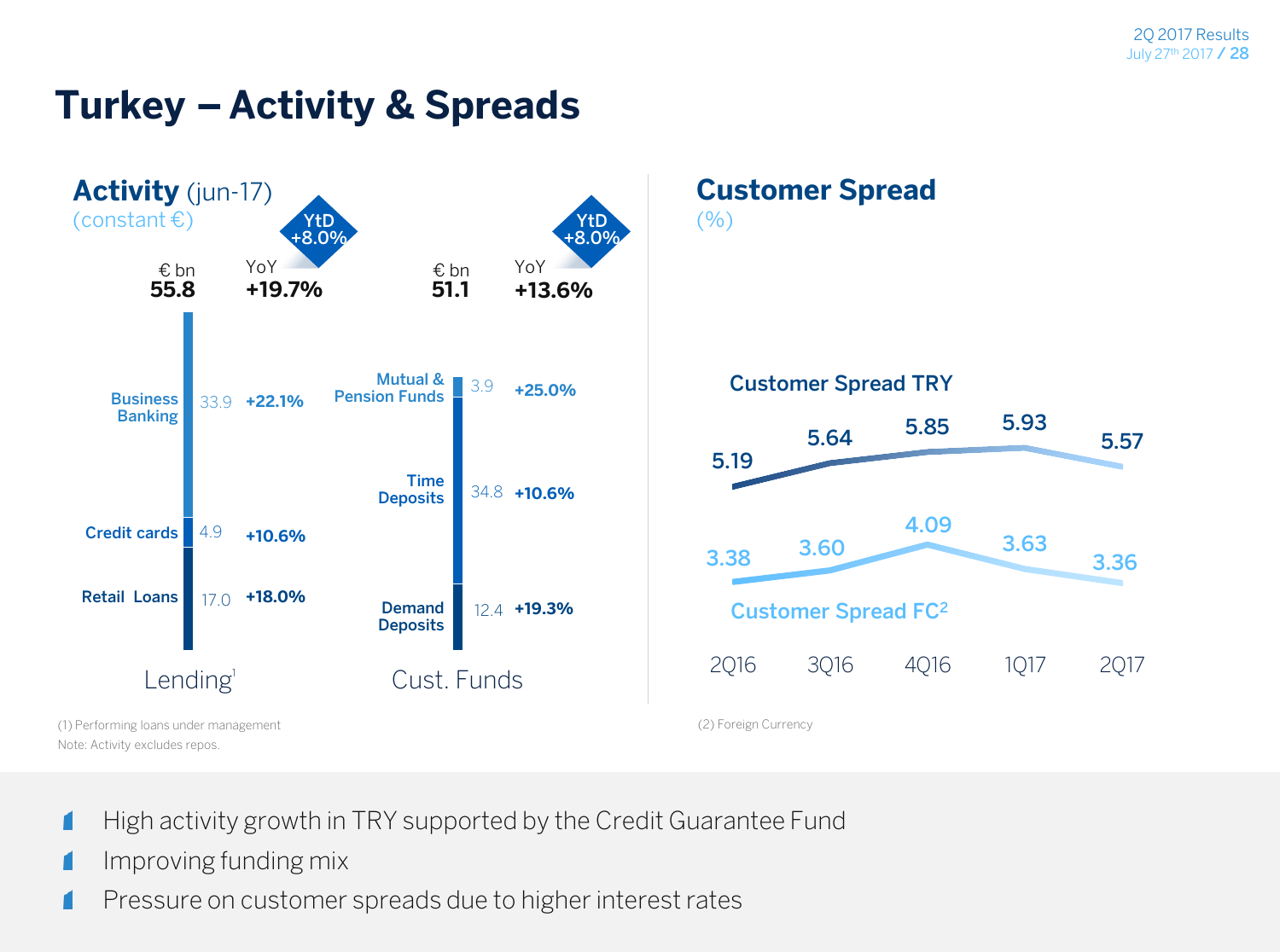### **Turkey - Key Ratios**



#### **Risk Indicators**



- Cost growth in line with inflation improving efficiency.
- CoR evolution better than expected п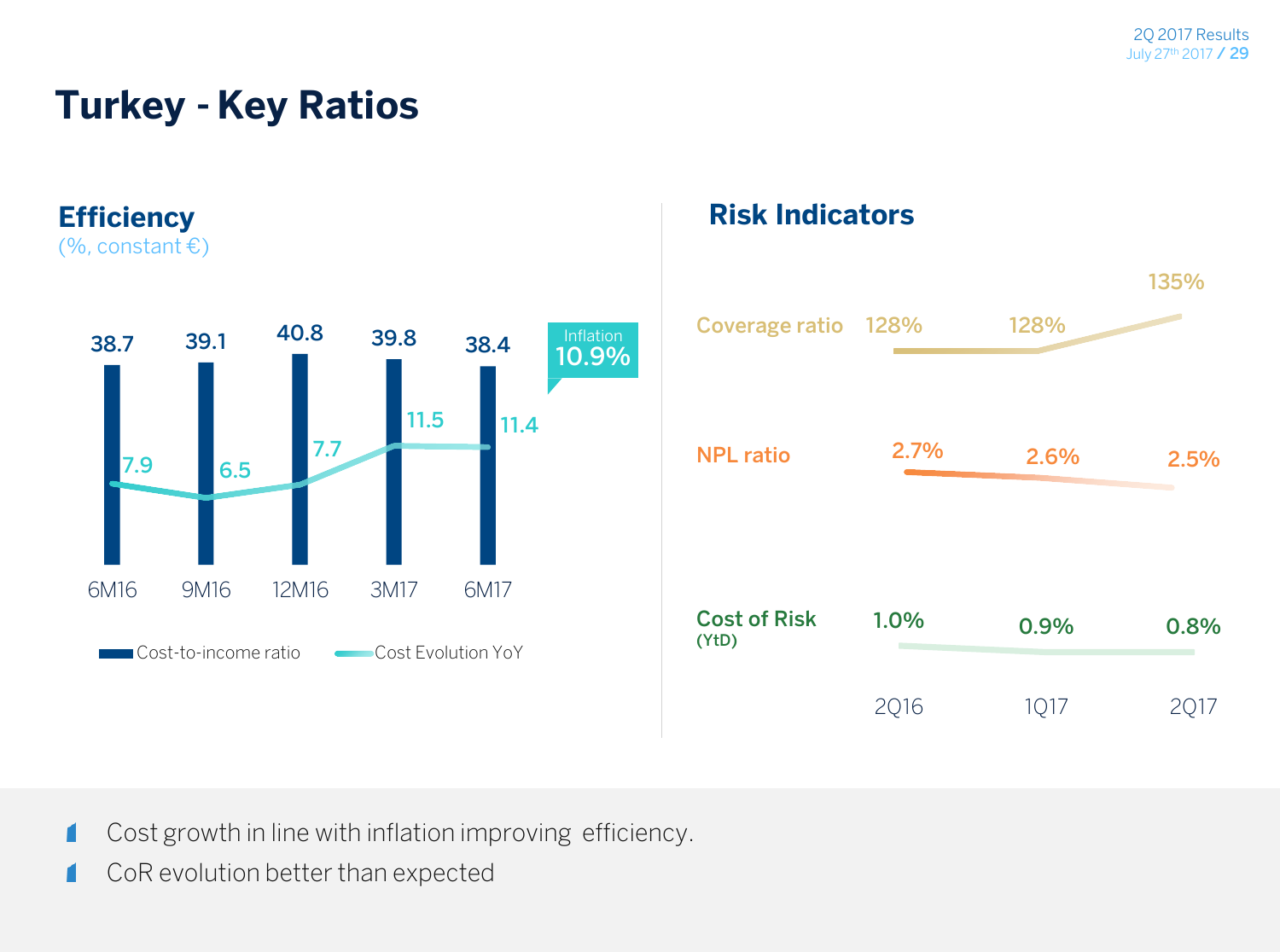### **South America – Profit & Loss**

|                                                    |             | <b>Change</b> $(\% )$         |                               |             | Change $(\%)$                 |
|----------------------------------------------------|-------------|-------------------------------|-------------------------------|-------------|-------------------------------|
| <b>South America</b><br>$(constant \, \epsilon m)$ | <b>2Q17</b> | <b>2017 vs</b><br><b>2Q16</b> | <b>2017 vs</b><br><b>1Q17</b> | <b>1H17</b> | <b>1H17 vs</b><br><b>1H16</b> |
| Net Interest Income                                | 829         | 12.8                          | 5.1                           | 1,617       | 10.3                          |
| Net Fees and Commissions                           | 179         | 10.9                          | 3.6                           | 352         | 15.3                          |
| Net Trading Income                                 | 134         | 1.5                           | 18.3                          | 247         | $-6.0$                        |
| Other Income & Expenses                            | 28          | n.S.                          | 253.1                         | 36          | 393.9                         |
| <b>Gross Income</b>                                | 1,169       | 13.8                          | 8.0                           | 2,252       | 10.3                          |
| <b>Operating Expenses</b>                          | $-522$      | 12.4                          | 0.7                           | $-1,041$    | 11.4                          |
| <b>Operating Income</b>                            | 647         | 14.9                          | 14.8                          | 1,211       | 9.4                           |
| Impairment on Financial<br>Assets (net)            | $-193$      | 65.9                          | 6.0                           | $-375$      | 46.6                          |
| Provisions (net) and other<br>gains (losses)       | $-29$       | 5.3                           | 65.5                          | -46         | 3.7                           |
| <b>Income Before Tax</b>                           | 425         | 1.3                           | 16.7                          | 790         | $-2.1$                        |
| Income Tax                                         | $-122$      | $-1.8$                        | 13.9                          | $-229$      | $-4.5$                        |
| Non-controlling Interest                           | $-81$       | 4.4                           | 9.3                           | $-156$      | 4.3                           |
| <b>Net Attributable Profit</b>                     | 222         | 2.1                           | 21.5                          | 404         | $-3.0$                        |

- Good growth in core revenues (NII and Fees)
- Cost growing with inflation ſ

1

ſ

 $\blacksquare$ 

- Higher impairments, in line with expectations, due to the macro environment
- Improving trends vs previous quarter, mainly explained by Argentina

#### **Price and OpEx management offsetting lower loan growth rate**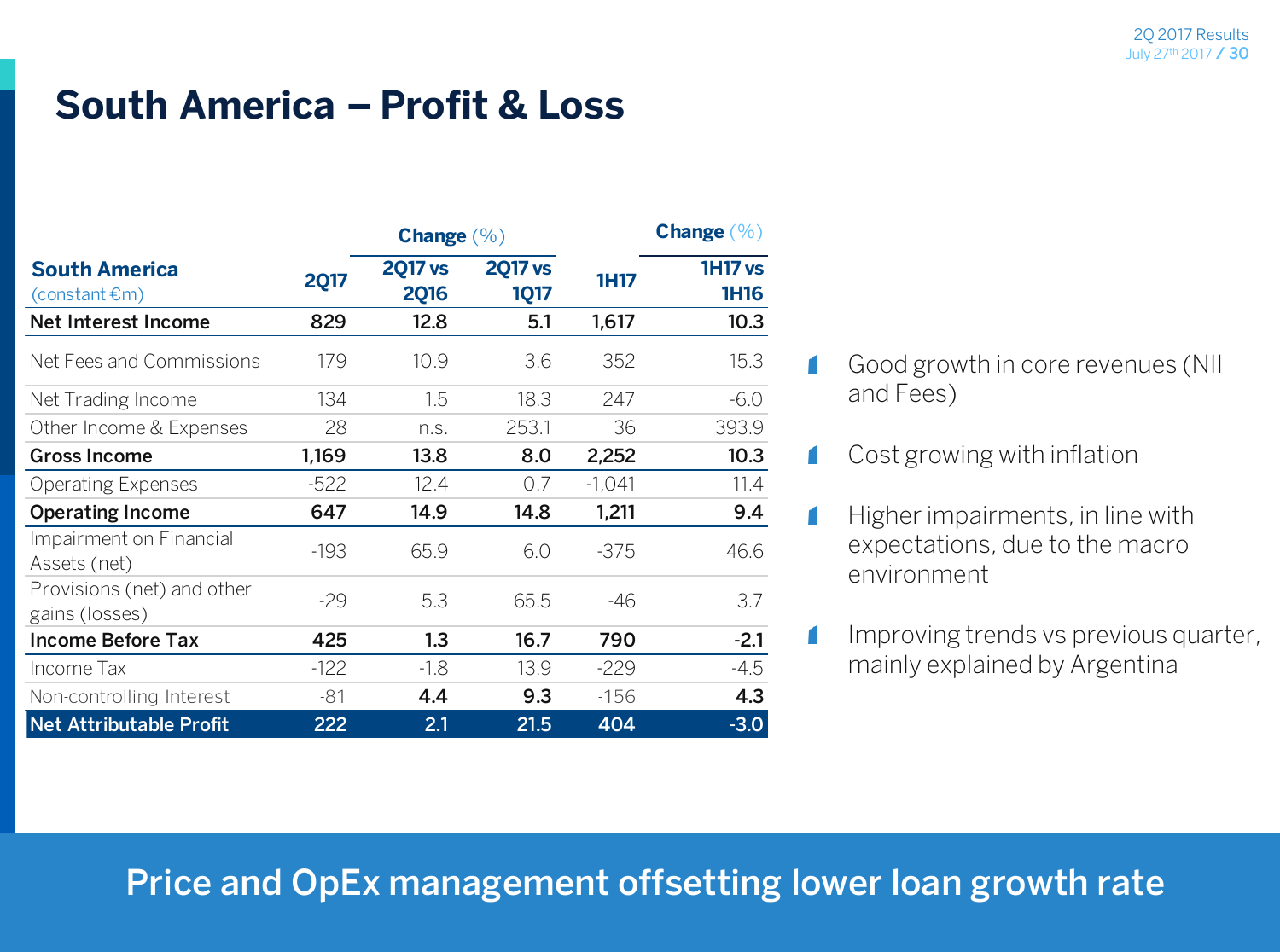#### **South America – Activity & Spreads**



- Moderate loan growth, as macro recovers at a slower pace than previously expected
- Widening customer spread mainly due to decrease in the cost of deposits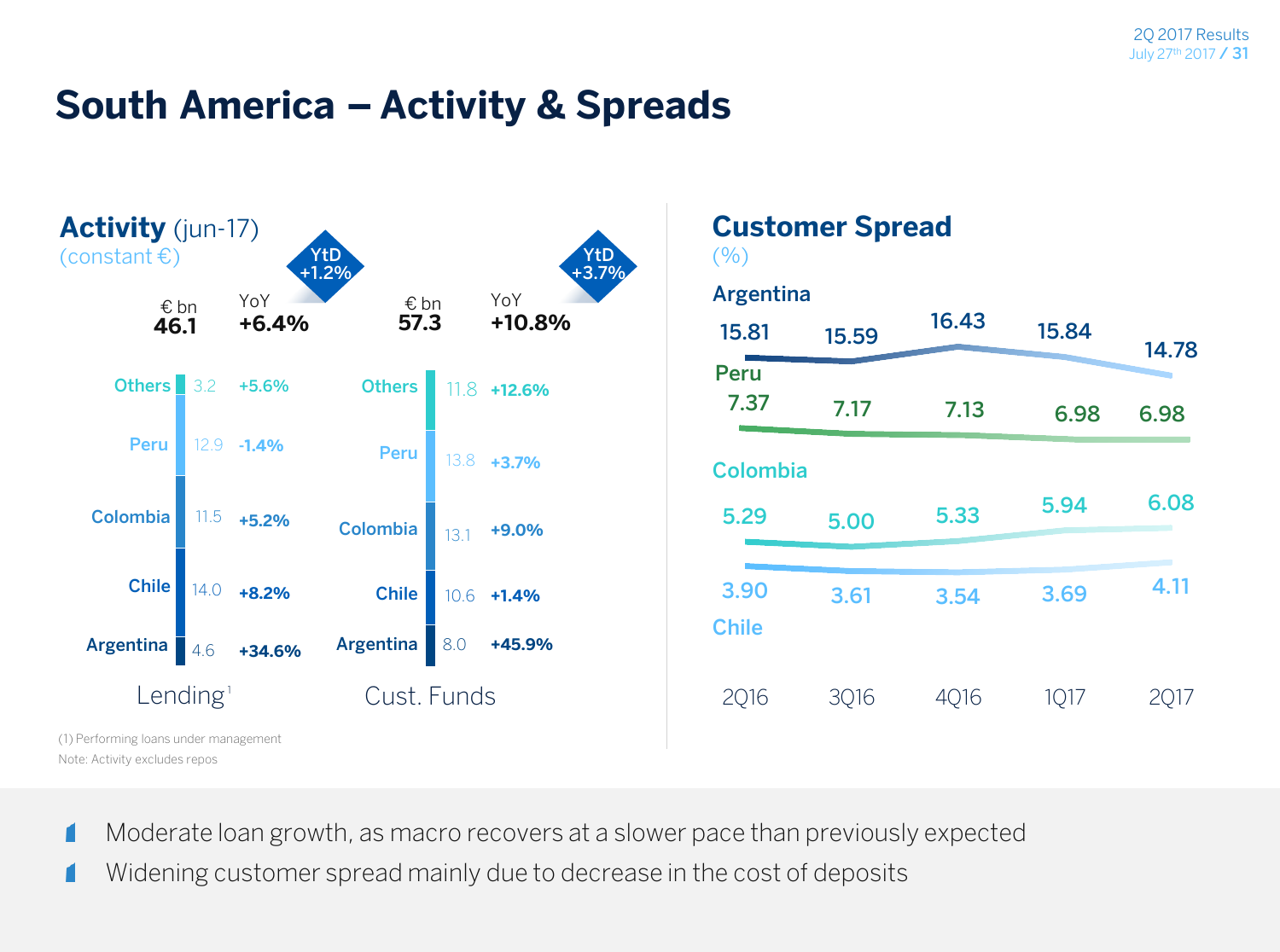### **South America – Key Ratios**



#### **Risk Indicators**



- Positive jaws excluding Argentina
- Deterioration in NPLs mainly in Colombia and Peru due to macro environment, as expected
- Cost of risk to remain around current levels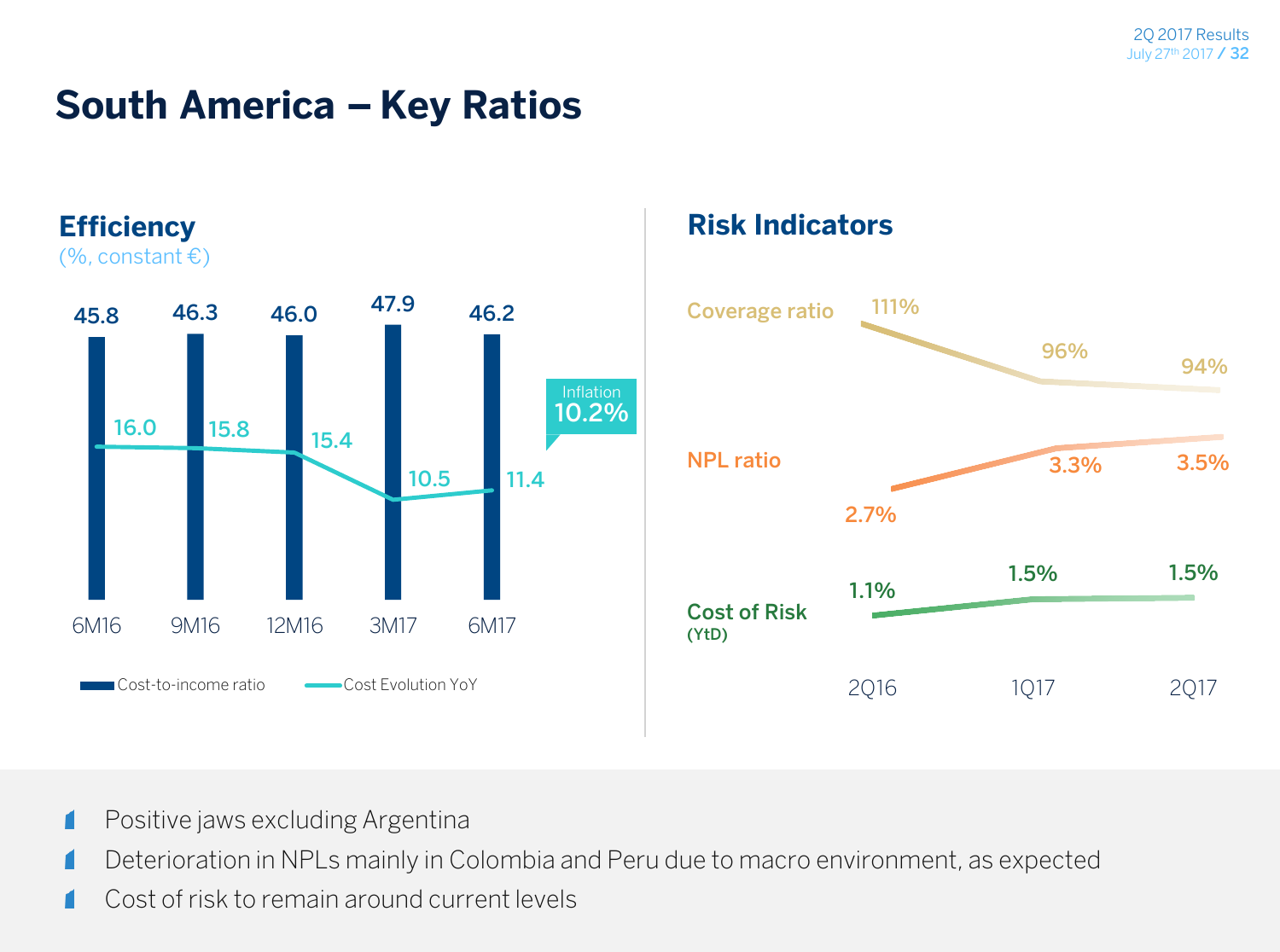### **2Q17 Key Takeaways**

#### **1. Excellent 1H results, solid trends strengthened**

- Growth in core revenues
- Costs control
- Low cost of risk
- 1 Solid capital generation

**2. Delivering on our transformation: Best mobile app in the world** 

**3. Creating value for the shareholder**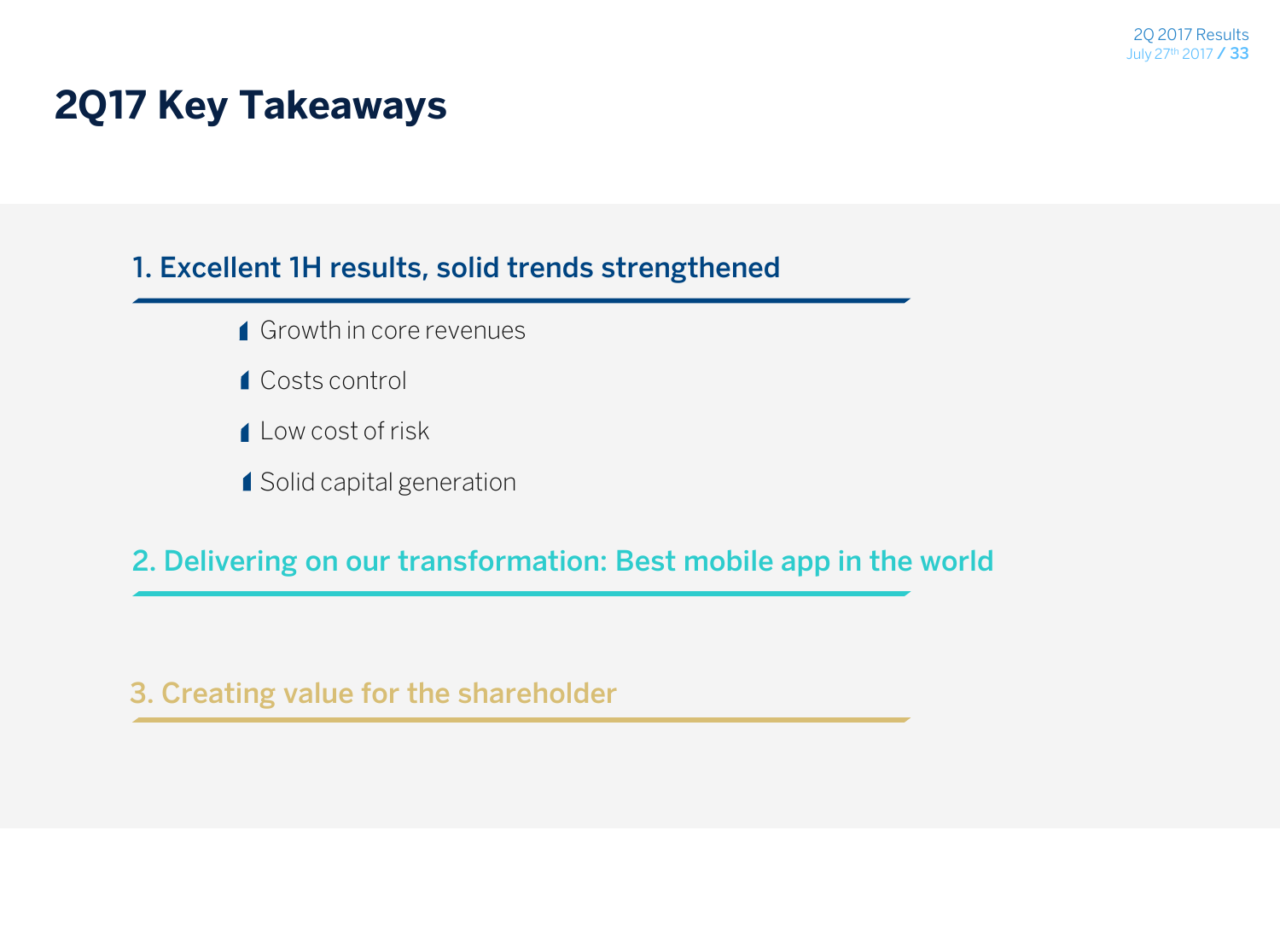



### **Annex**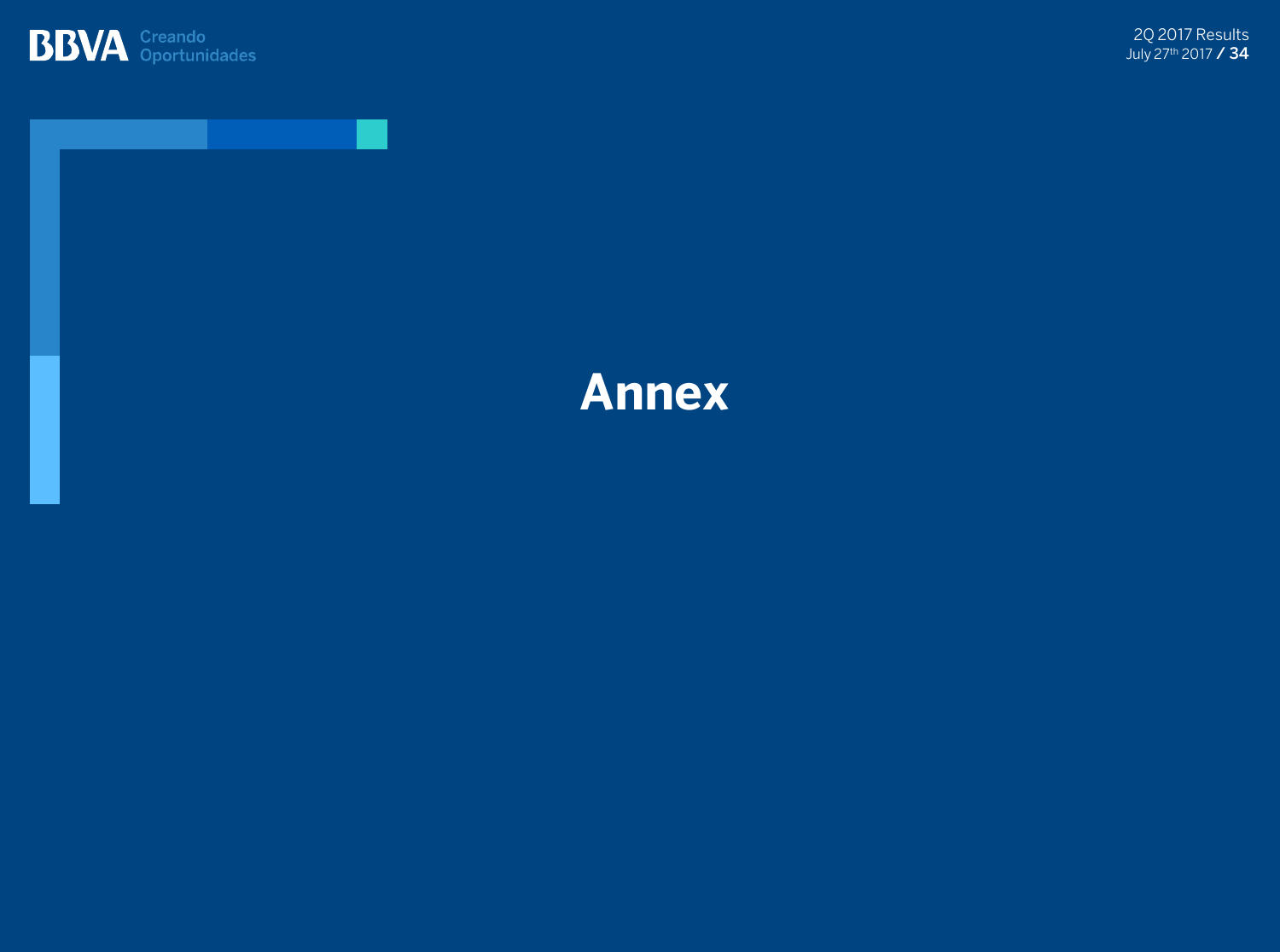#### **Gross Income - Breakdown**

#### **6M17**

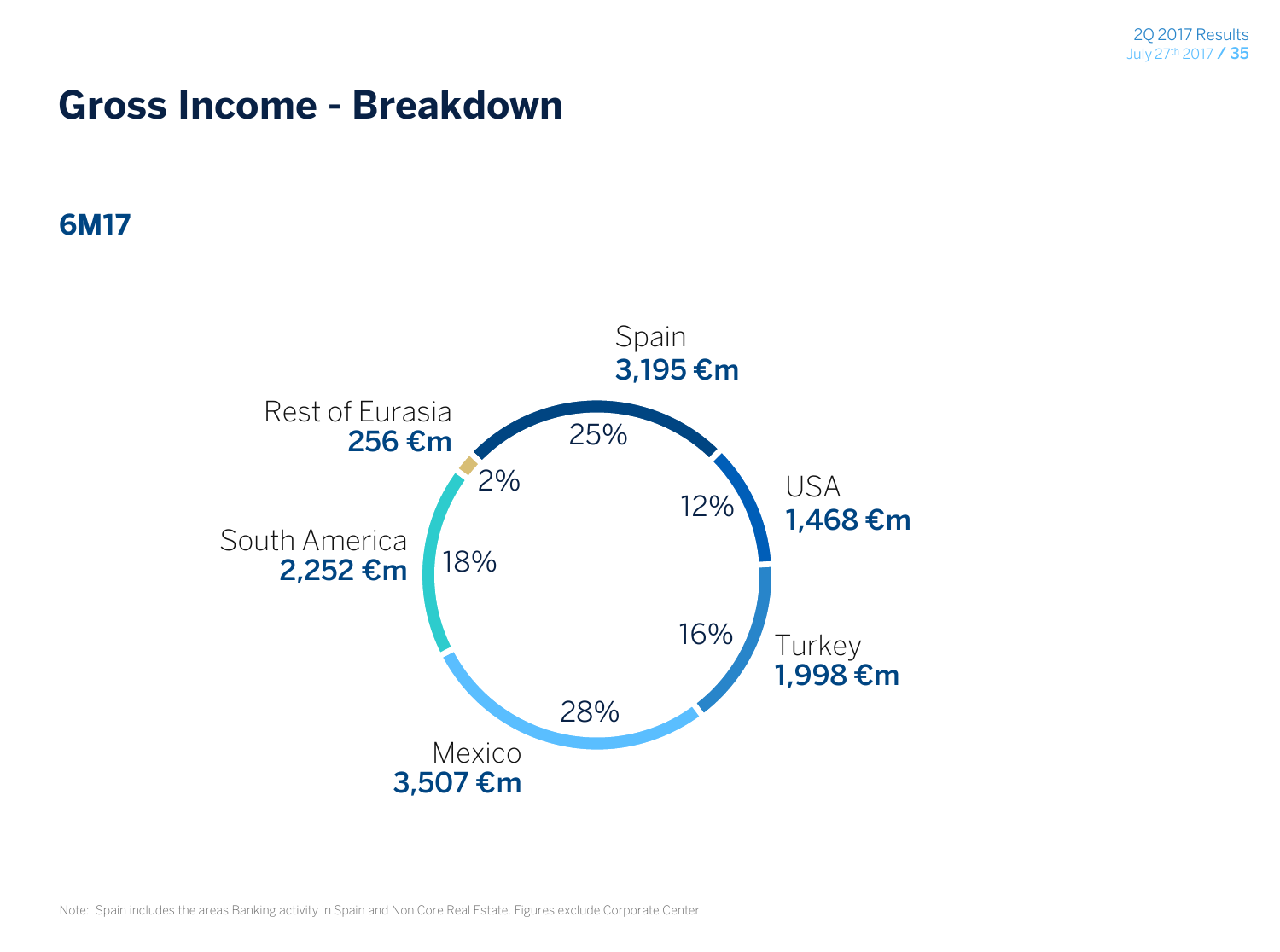### **Group – Net Attributable Profit**

#### $E(m)$

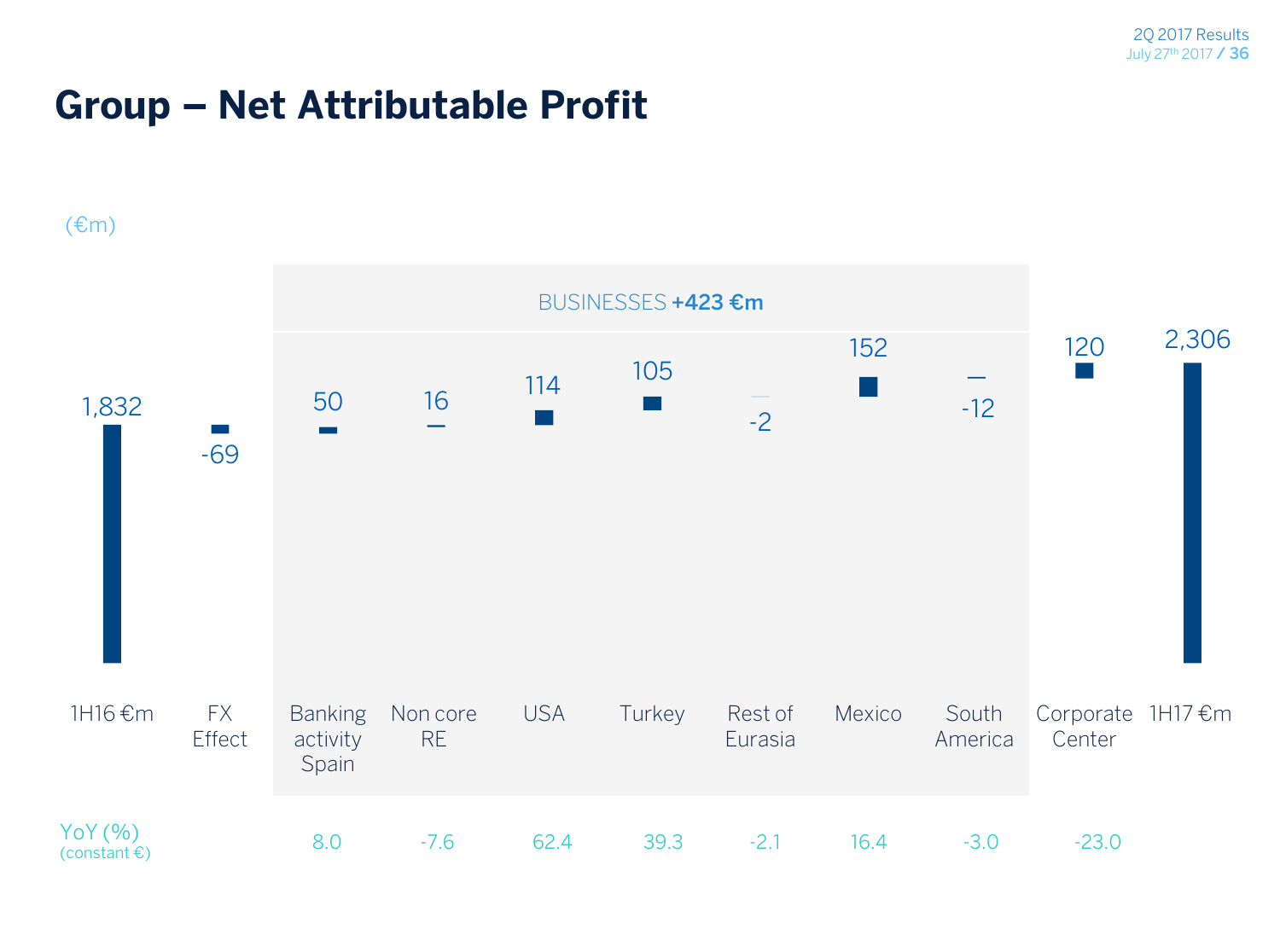### **Total Spain – Profit & Loss**

|                                                  |             | <b>Change</b> $(\%)$          |                               |             | <b>Change</b> $(\%)$          |
|--------------------------------------------------|-------------|-------------------------------|-------------------------------|-------------|-------------------------------|
| <b>Total Spain</b><br>$(\text{\textsterling} m)$ | <b>2Q17</b> | <b>2017 vs</b><br><b>2Q16</b> | <b>2017 vs</b><br><b>1Q17</b> | <b>1H17</b> | <b>1H17 vs</b><br><b>1H16</b> |
| Net Interest Income                              | 951         | $-4.7$                        | 0.7                           | 1,896       | $-4.4$                        |
| Net Fees and Commissions                         | 401         | 7.3                           | 4.4                           | 785         | 3.0                           |
| Net Trading Income                               | 94          | $-70.1$                       | $-58.3$                       | 318         | $-18.4$                       |
| Other Income & Expenses                          | 94          | 163.4                         | $-8.2$                        | 196         | 23.7                          |
| <b>Gross Income</b>                              | 1,539       | $-10.5$                       | $-7.0$                        | 3,195       | $-3.0$                        |
| <b>Operating Expenses</b>                        | $-881$      | $-5.5$                        | $-0.5$                        | $-1,767$    | $-4.8$                        |
| <b>Operating Income</b>                          | 658         | $-16.5$                       | $-14.5$                       | 1,428       | $-0.7$                        |
| Impairment on Financial<br>Assets (net)          | $-222$      | $-23.0$                       | 31.3                          | $-392$      | $-34.0$                       |
| Provisions (net) and other<br>gains (losses)     | $-121$      | 27.3                          | $-43.4$                       | $-335$      | 44.1                          |
| <b>Income Before Tax</b>                         | 315         | $-22.1$                       | $-18.5$                       | 701         | 14.7                          |
| Income Tax                                       | $-103$      | $-14.1$                       | $-13.7$                       | $-222$      | 13.2                          |
| <b>Net Attributable Profit</b>                   | 213         | $-25.0$                       | $-20.1$                       | 479         | 15.8                          |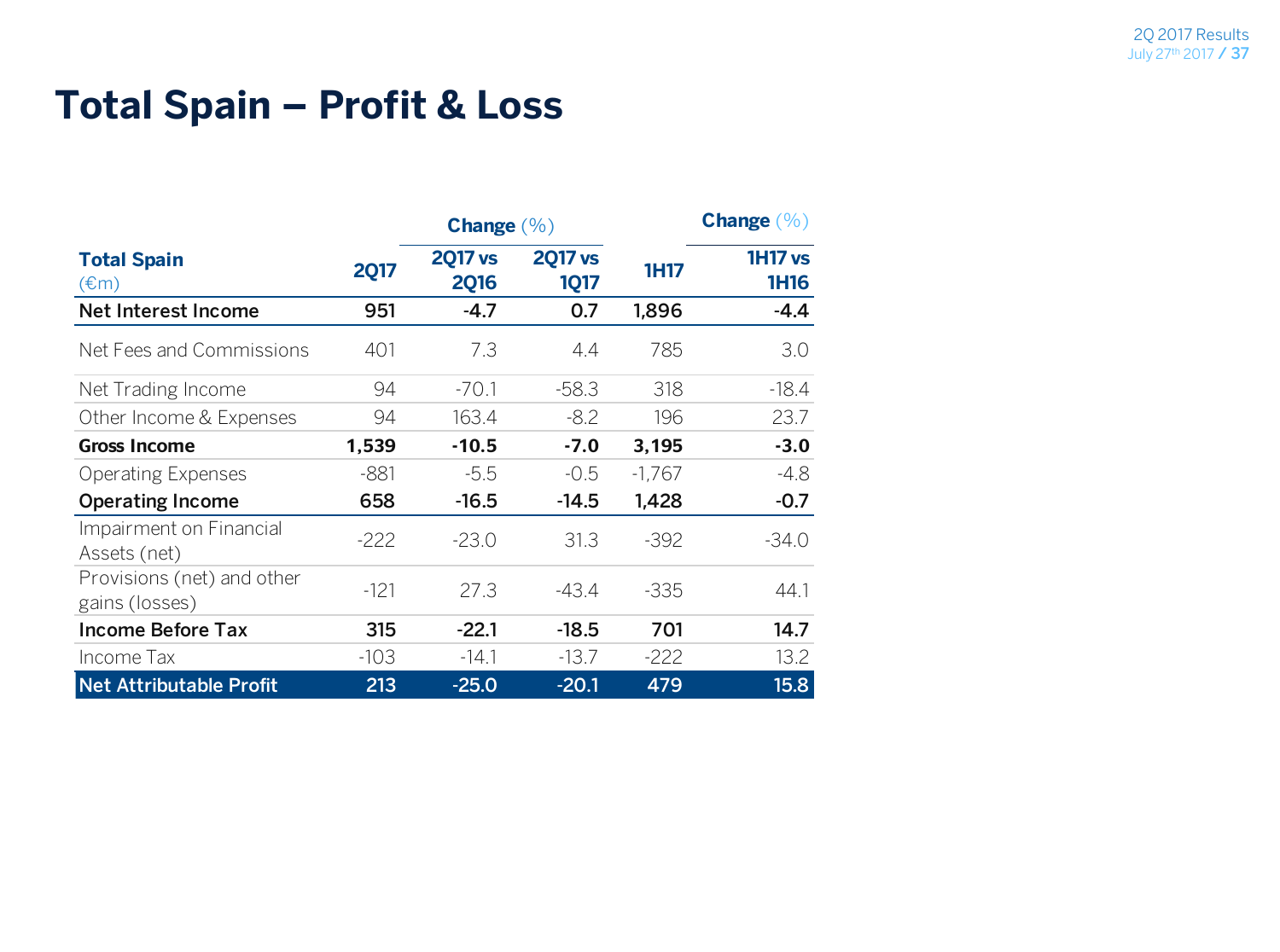#### **Non Core Real Estate - Profit & Loss**

|                                                           |             | Change $(\% )$                |                               |             | <b>Change</b> $(\%)$          |  |
|-----------------------------------------------------------|-------------|-------------------------------|-------------------------------|-------------|-------------------------------|--|
| <b>Non Core Real Estate</b><br>$(\text{\textsterling} m)$ | <b>2Q17</b> | <b>2Q17 vs</b><br><b>2Q16</b> | <b>2017 vs</b><br><b>1Q17</b> | <b>1H17</b> | <b>1H17 vs</b><br><b>1H16</b> |  |
| <b>Net Interest Income</b>                                | 22          | 40.3                          | 129.1                         | 31          | $-24.7$                       |  |
| Net Fees and Commissions                                  | ∩           | $-70.0$                       | $-79.5$                       | 2           | $-1.1$                        |  |
| Net Trading Income                                        | $\bigcirc$  | n.s.                          | n.s.                          | 0           | n.s.                          |  |
| Other Income & Expenses                                   | -7          | $-58.9$                       | $-77.6$                       | $-40$       | 21.1                          |  |
| <b>Gross Income</b>                                       | 15          | n.s.                          | n.s.                          | -6          | n.s.                          |  |
| <b>Operating Expenses</b>                                 | -27         | $-21.7$                       | $-8.9$                        | -57         | $-13.8$                       |  |
| <b>Operating Income</b>                                   | $-12$       | $-65.3$                       | $-75.7$                       | -64         | 13.9                          |  |
| Impairment on Financial<br>Assets (net)                   | $-85$       | 124.3                         | n.S.                          | -89         | 5.3                           |  |
| Provisions (net) and other<br>gains (losses)              | $-2$        | $-96.2$                       | $-97.2$                       | -88         | $-39.5$                       |  |
| <b>Income Before Tax</b>                                  | $-100$      | $-28.0$                       | $-29.1$                       | $-241$      | $-15.8$                       |  |
| Income Tax                                                | 17          | $-63.3$                       | $-49.1$                       | 49          | $-38.2$                       |  |
| <b>Net Attributable Profit</b>                            | $-82$       | $-12.1$                       | $-24.5$                       | $-191$      | $-7.6$                        |  |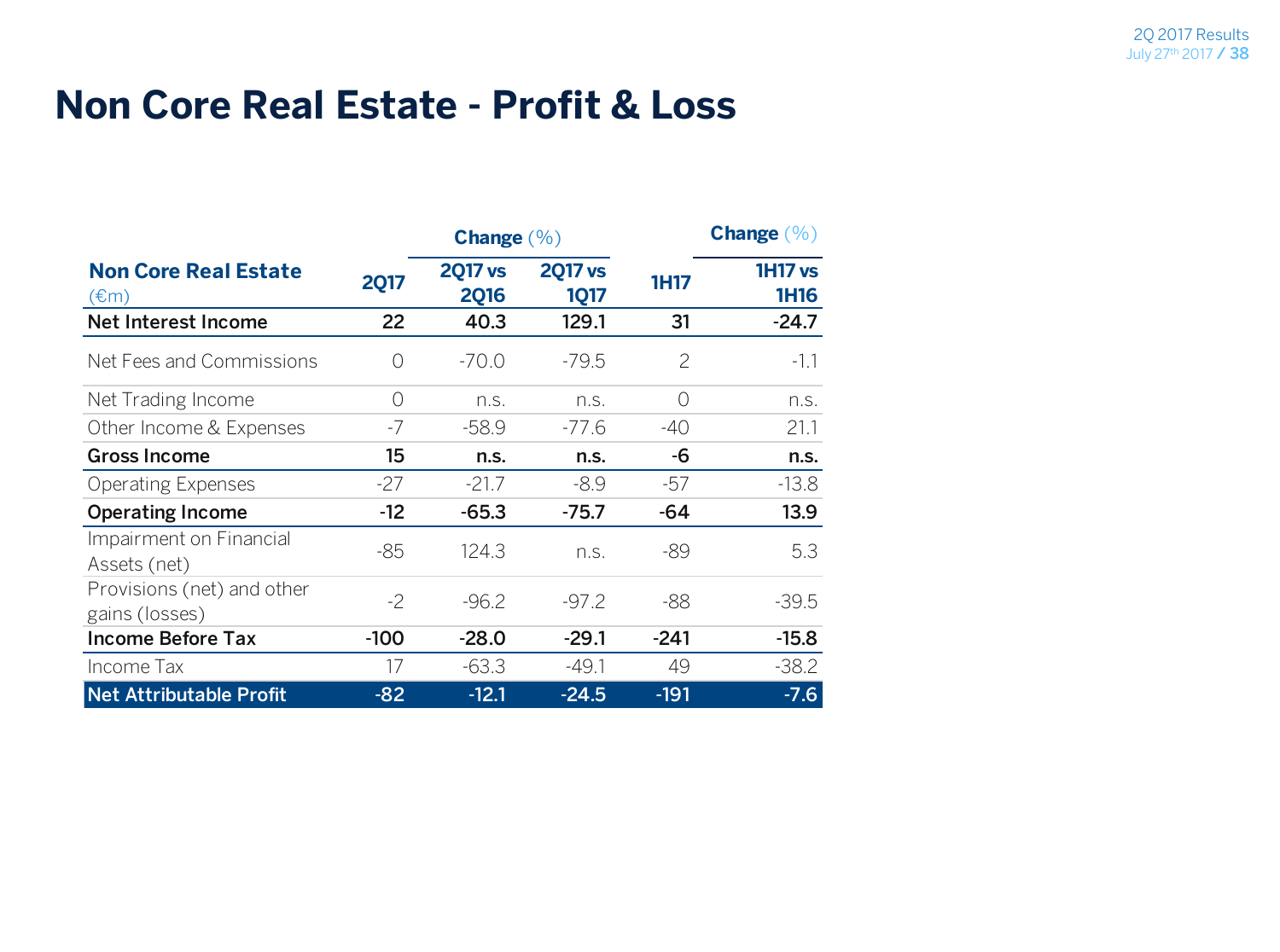#### **Rest of Eurasia - Profit & Loss**

|                                                     |                | Change $(\% )$                |                               |             | <b>Change</b> $(\%)$          |
|-----------------------------------------------------|----------------|-------------------------------|-------------------------------|-------------|-------------------------------|
| <b>Rest of Eurasia</b><br>$(\text{\textsterling}m)$ | <b>2Q17</b>    | <b>2017 vs</b><br><b>2Q16</b> | <b>2017 vs</b><br><b>1Q17</b> | <b>1H17</b> | <b>1H17 vs</b><br><b>1H16</b> |
| Net Interest Income                                 | 49             | 11.0                          | 8.4                           | 95          | 10.7                          |
| Net Fees and Commissions                            | 41             | $-14.4$                       | 2.3                           | 82          | $-9.5$                        |
| Net Trading Income                                  | 31             | $-10.6$                       | $-35.0$                       | 80          | 33.9                          |
| Other Income & Expenses                             | $-1$           | n.S.                          | n.S.                          | $\bigcap$   | n.S.                          |
| <b>Gross Income</b>                                 | 121            | $-28.2$                       | $-10.2$                       | 256         | $-7.9$                        |
| <b>Operating Expenses</b>                           | -74            | $-11.3$                       | $-6.4$                        | $-154$      | $-8.6$                        |
| <b>Operating Income</b>                             | 47             | $-45.0$                       | $-15.5$                       | 102         | $-6.9$                        |
| Impairment on Financial<br>Assets (net)             | $\overline{2}$ | n.S.                          | $-75.8$                       | 9           | n.S.                          |
| Provisions (net) and other<br>gains (losses)        | $-2$           | n.S.                          | $-55.5$                       | -7          | n.S.                          |
| <b>Income Before Tax</b>                            | 46             | $-40.1$                       | $-20.0$                       | 104         | 1.7                           |
| Income Tax                                          | -13            | $-31.9$                       | $-30.4$                       | $-31$       | 12.1                          |
| Net Attributable Profit                             | 34             | $-42.7$                       | $-15.1$                       | 73          | $-2.1$                        |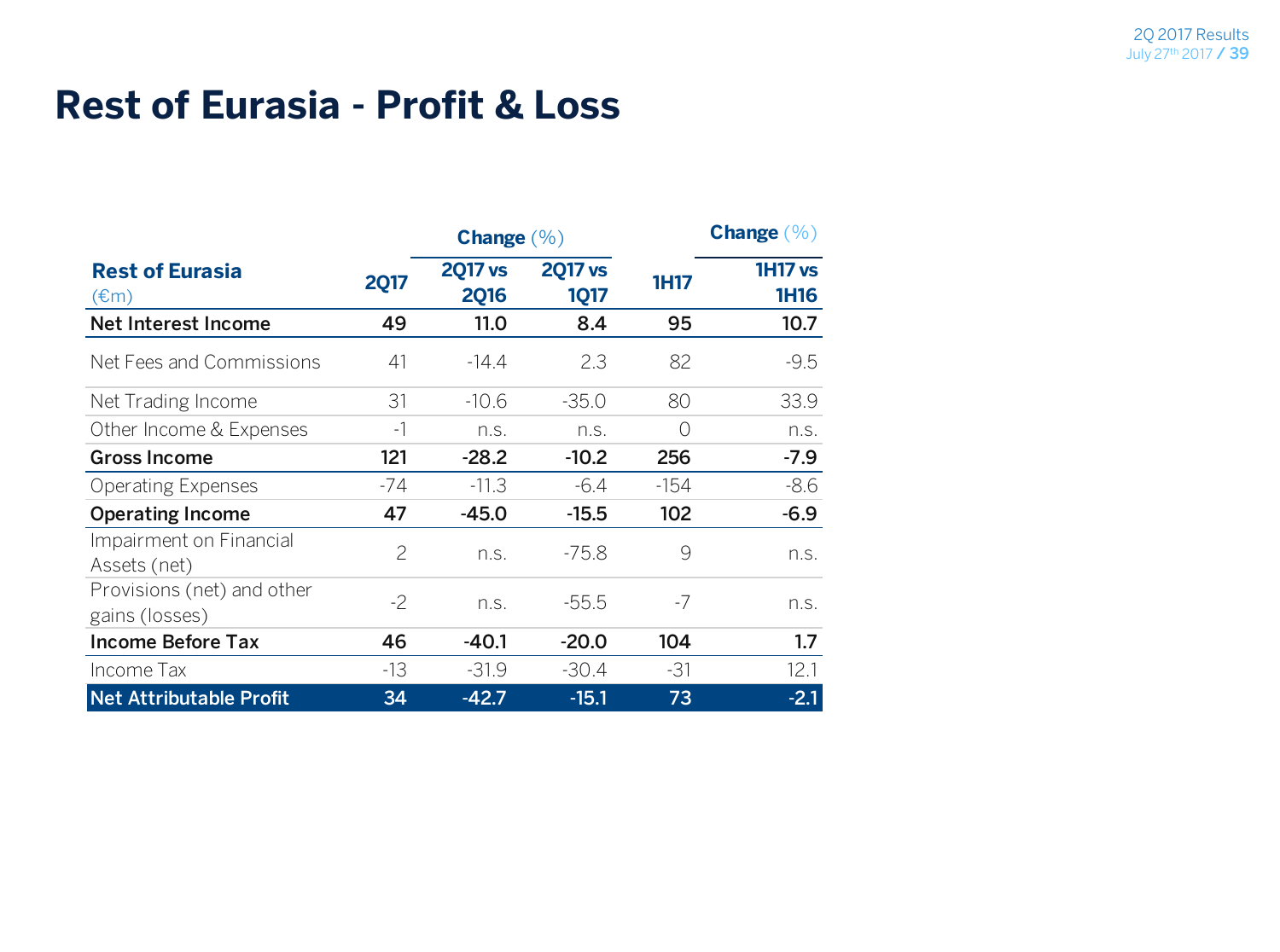#### **Corporate Centre - Profit & Loss**

|                                              |             | Change $(\% )$                |                               |             | <b>Change</b> $(\% )$         |
|----------------------------------------------|-------------|-------------------------------|-------------------------------|-------------|-------------------------------|
| <b>Corporate Center</b><br>(€m)              | <b>2Q17</b> | <b>2Q17 vs</b><br><b>2Q16</b> | <b>2017 vs</b><br><b>1Q17</b> | <b>1H17</b> | <b>1H17 vs</b><br><b>1H16</b> |
| Net Interest Income                          | $-80$       | $-27.4$                       | $-26.8$                       | $-190$      | $-22.3$                       |
| Net Fees and Commissions                     | $-43$       | $-4.1$                        | 771.0                         | -47         | $-14.1$                       |
| Net Trading Income                           | 30          | $-67.5$                       | $-85.8$                       | 244         | 172.0                         |
| Other Income & Expenses                      | 62          | $-42.3$                       | n.S.                          | 36          | $-53.3$                       |
| <b>Gross Income</b>                          | $-30$       | n.s.                          | n.s.                          | 42          | n.s.                          |
| <b>Operating Expenses</b>                    | $-230$      | 2.4                           | 10.2                          | $-439$      | $-2.1$                        |
| <b>Operating Income</b>                      | $-260$      | 45.8                          | 90.1                          | $-397$      | $-31.7$                       |
| Impairment on Financial<br>Assets (net)      | $-1$        | $-94.8$                       | n.S.                          | $-1$        | $-97.5$                       |
| Provisions (net) and other<br>gains (losses) | $-41$       | $-35.3$                       | 406.8                         | -49         | $-40.0$                       |
| <b>Income Before Tax</b>                     | $-302$      | 13.1                          | 109.6                         | -447        | $-35.2$                       |
| Income Tax                                   | 39          | $-0.5$                        | 81.2                          | 61          | $-64.4$                       |
| <b>Net Attributable Profit</b>               | $-279$      | 21.0                          | 129.4                         | $-401$      | $-23.0$                       |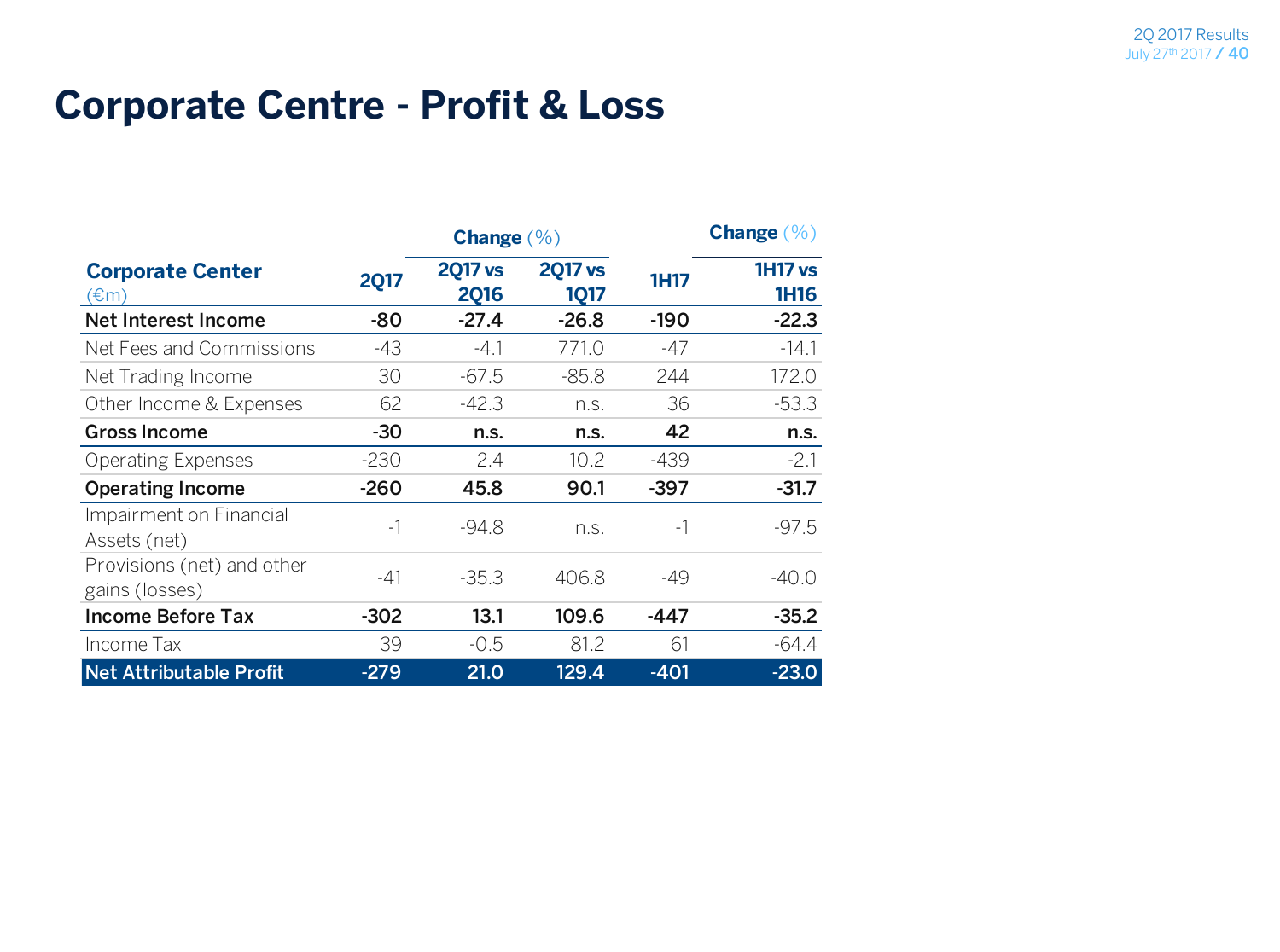### **Capital Base**

#### **Evolution of phased-in capital ratios**  $($ % $)$



#### **Evolution of fully-loaded capital ratios**  $(9/0)$

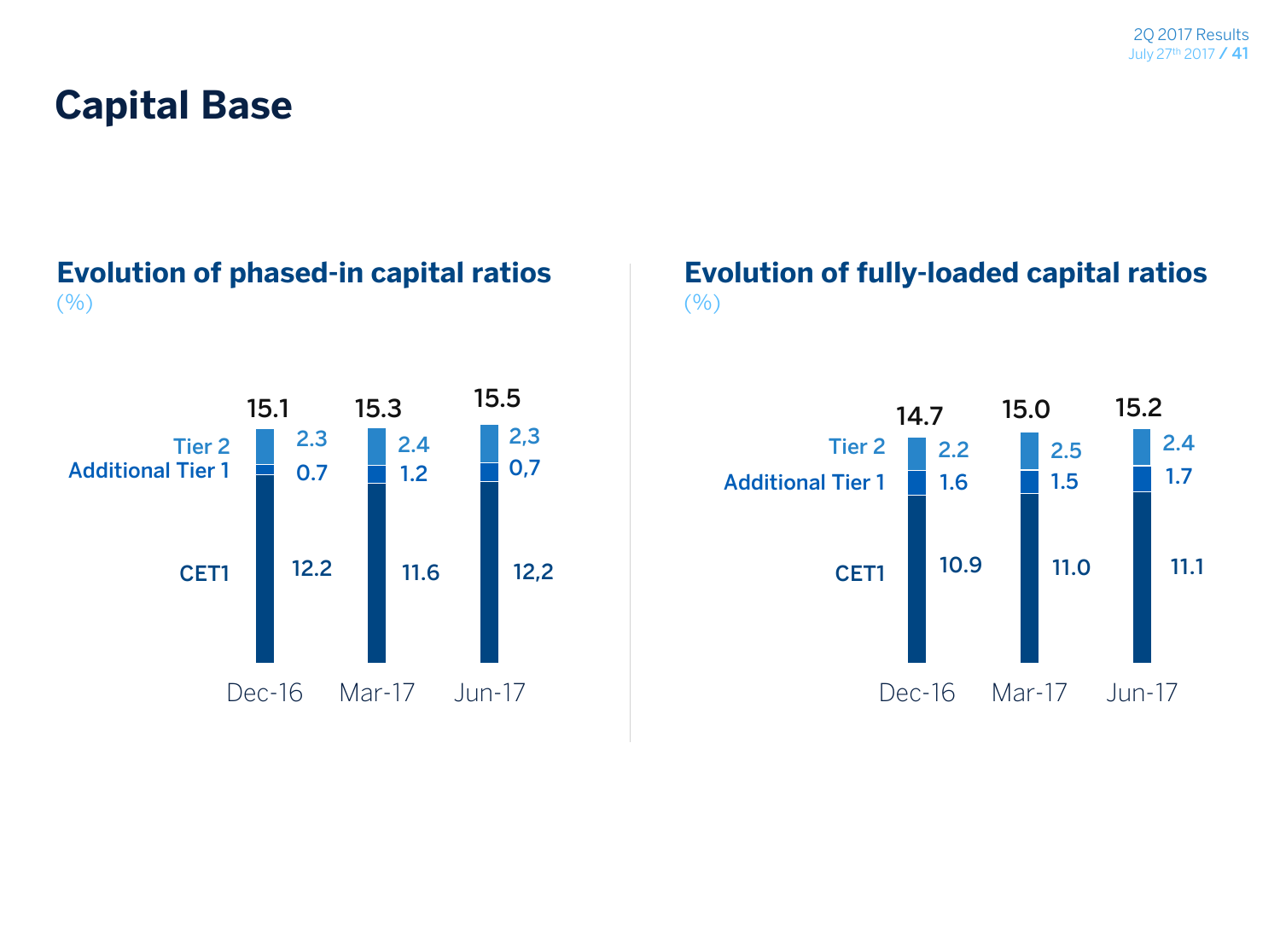#### **Risk-Weighted Assets by Business Area**

|                                                               | <b>Phased-in RWA</b> |          |          |
|---------------------------------------------------------------|----------------------|----------|----------|
| Breakdown by business area and main countries ( $\epsilon$ m) | <b>Dec-16</b>        | $Mar-17$ | $Jun-17$ |
| Banking activity in Spain                                     | 113,194              | 110,862  | 107,754  |
| Non core Real Estate Activity                                 | 10,870               | 10,776   | 10,298   |
| <b>United States</b>                                          | 65,492               | 64,847   | 60,653   |
| Turkey                                                        | 70,337               | 70,408   | 67,270   |
| Mexico                                                        | 47,863               | 50,244   | 48,547   |
| South America                                                 | 57,443               | 58,086   | 53,755   |
| Argentina                                                     | 8,717                | 9,250    | 8,785    |
| Chile                                                         | 14,300               | 14,476   | 13,417   |
| Colombia                                                      | 12,185               | 13,296   | 11,805   |
| Peru                                                          | 17,400               | 16,753   | 15,536   |
| Venezuela                                                     | 1,360                | 924      | 978      |
| Rest of South America                                         | 3,480                | 3,387    | 3,235    |
| Rest of Eurasia                                               | 15,637               | 14,413   | 14,144   |
| Corporate Center                                              | 8,115                | 10,038   | 10,654   |
| <b>BBVA Group</b>                                             | 388,951              | 389,674  | 373,075  |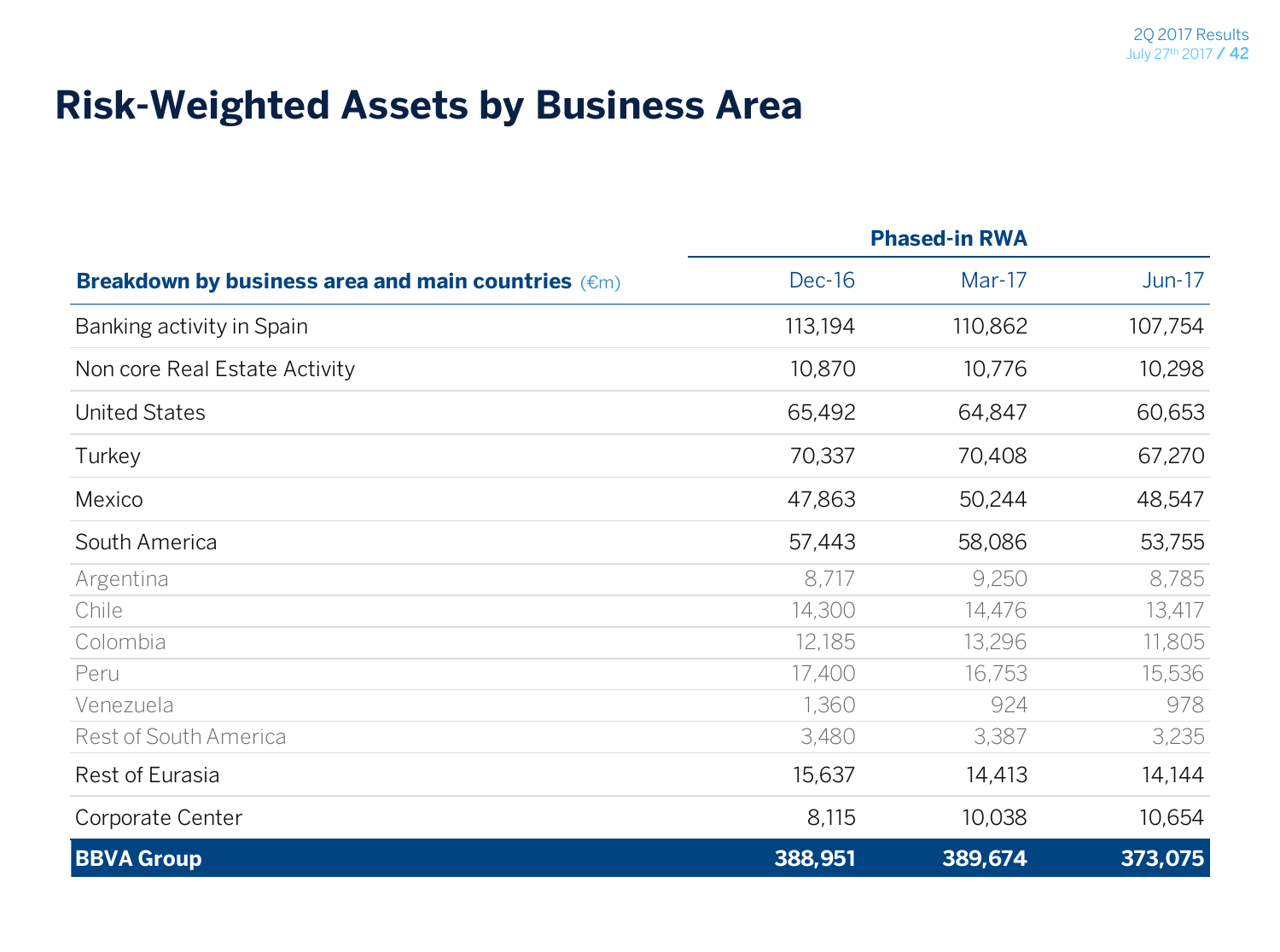### **Shareholder's Return: TBV per Share and Dividends**

TBV per Share & Remuneration Shareholder (€ per Share)

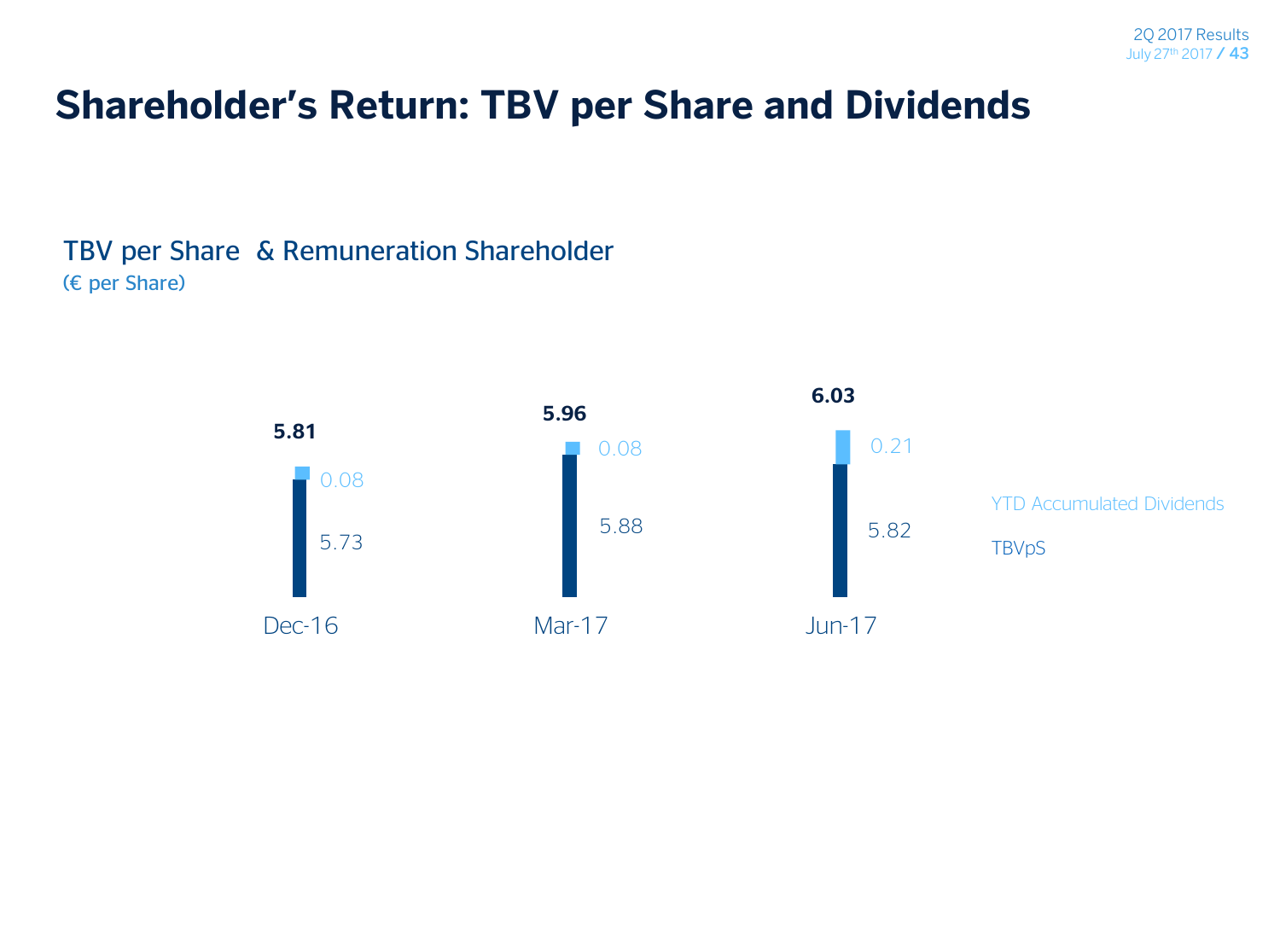### **ALCO Porfolio**

#### **ALCO Portfolio breakdown by region** (€ bn)



(1) Figures excludes SAREB bonds (€5.2bn for dec-16, mar-17 and jun-17)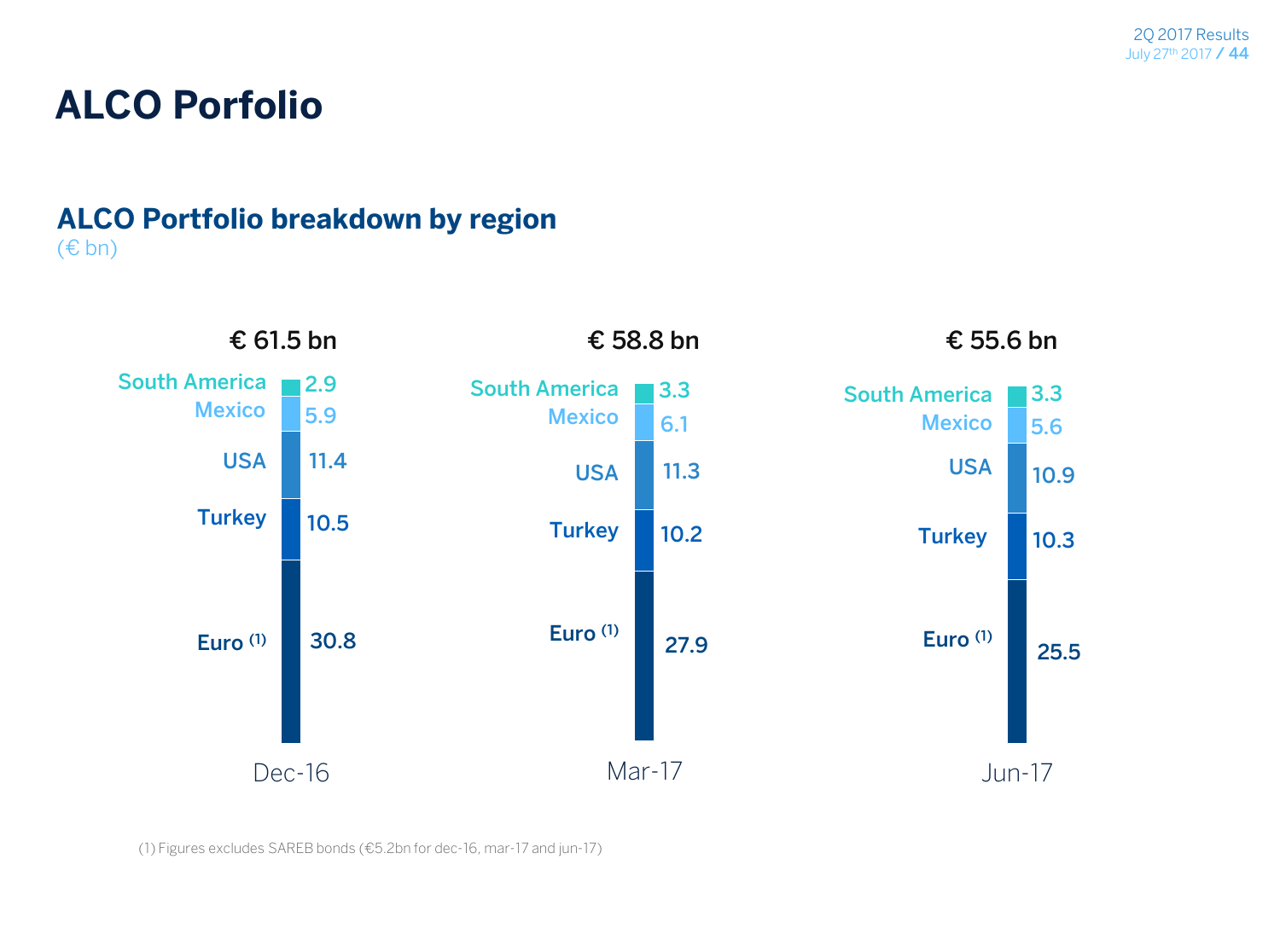#### **Customer Spreads**

#### **Average** (€)

|                      | <b>2Q16</b> | <b>3Q16</b> | <b>4Q16</b> | 1Q17     | <b>2Q17</b> |
|----------------------|-------------|-------------|-------------|----------|-------------|
| Spain                | 1.76%       | 1.84%       | 1.82%       | 1.83%    | 1.83%       |
| Yield on Loans       | 2.12%       | 2.13%       | 2.10%       | 2.03%    | 2.01%       |
| Cost of Deposits     | -0.36%      | $-0.29%$    | $-0.28%$    | $-0.20%$ | $-0.19%$    |
| <b>USA</b>           | 3.26%       | 3.31%       | 3.37%       | 3.57%    | 3.81%       |
| Yield on Loans       | 3.66%       | 3.70%       | 3.75%       | 3.92%    | 4.12%       |
| Cost of Deposits     | $-0.40%$    | $-0.39\%$   | $-0.38%$    | $-0.36%$ | $-0.31%$    |
| <b>Mexico</b>        | 10.36%      | 10.38%      | 10.62%      | 10.82%   | 10.86%      |
| Yield on Loans       | 11.36%      | 11.49%      | 11.83%      | 12.10%   | 12.30%      |
| Cost of Deposits     | $-1.00\%$   | $-1.11\%$   | $-1.21%$    | $-1.28%$ | $-1.45%$    |
| <b>South America</b> | 6.28%       | 6.13%       | 6.33%       | 6.53%    | 6.64%       |
| Yield on Loans       | 10.29%      | 10.10%      | 9.95%       | 10.04%   | 10.01%      |
| Cost of Deposits     | $-4.00\%$   | $-3.97\%$   | $-3.62%$    | $-3.51%$ | $-3.37%$    |
| Argentina            | 15.81%      | 15.59%      | 16.43%      | 15.84%   | 14.78%      |
| Yield on Loans       | 26.54%      | 24.54%      | 22.71%      | 21.29%   | 20.03%      |
| Cost of Deposits     | $-10.73%$   | -8.96%      | $-6.28%$    | $-5.46%$ | $-5.24%$    |

|                        | <b>2Q16</b> | <b>3Q16</b> | <b>4Q16</b> | <b>1Q17</b> | <b>2Q17</b> |
|------------------------|-------------|-------------|-------------|-------------|-------------|
| <b>Chile</b>           | 3.90%       | 3.61%       | 3.54%       | 3.69%       | 4.11%       |
| Yield on Loans         | 7.19%       | 6.60%       | 6.37%       | 6.36%       | 6.66%       |
| Cost of Deposits       | $-3.28%$    | $-2.98%$    | $-2.83%$    | $-2.66%$    | $-2.55%$    |
| Colombia               | 5.29%       | 5.00%       | 5.33%       | 5.94%       | 6.08%       |
| Yield on Loans         | 10.96%      | 11.16%      | 11.29%      | 11.76%      | 11.51%      |
| Cost of Deposits       | $-5.67%$    | $-6.15%$    | $-5.96%$    | $-5.82%$    | $-5.43%$    |
| Peru                   | 7.37%       | 7.17%       | 7.13%       | 6.98%       | 6.98%       |
| Yield on Loans         | 8.48%       | 8.50%       | 8.43%       | 8.34%       | 8.44%       |
| Cost of Deposits       | $-1.11%$    | $-1.33\%$   | $-1.30%$    | $-1.36%$    | $-1.46%$    |
| Venezuela              | 25.46%      | 24.57%      | 27.13%      | 28.72%      | 30.90%      |
| Yield on Loans         | 28.16%      | 27.42%      | 29.19%      | 30.28%      | 32.27%      |
| Cost of Deposits       | $-2.71%$    | $-2.85%$    | $-2.06%$    | $-1.55%$    | $-1.38%$    |
| <b>Turkey TRY</b>      | 5.19%       | 5.64%       | 5.85%       | 5.93%       | 5.57%       |
| Yield on Loans         | 13.19%      | 13.13%      | 13.21%      | 13.39%      | 13.63%      |
| Cost of Deposits       | $-8.01%$    | $-7.49%$    | $-7.36%$    | $-7.46%$    | $-8.06%$    |
| Turkey FC <sup>1</sup> | 3.38%       | 3.60%       | 4.09%       | 3.63%       | 3.36%       |
| Yield on Loans         | 4.87%       | 5.05%       | 5.77%       | 5.21%       | 4.95%       |
| Cost of Deposits       | $-1.49%$    | $-1.45%$    | $-1.68%$    | $-1.59%$    | $-1.59%$    |